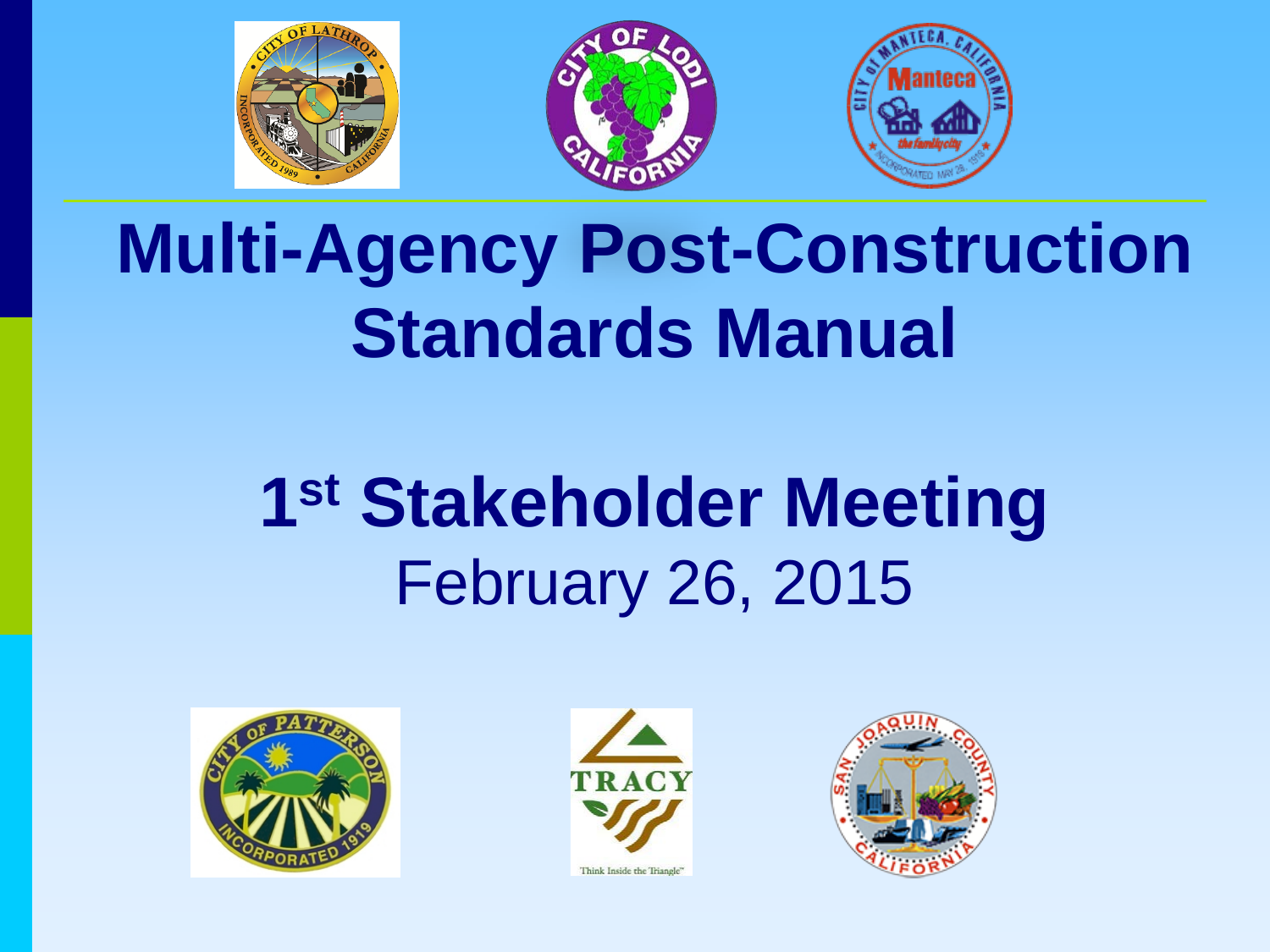## **Introductions**

### **Project Partners (Representatives)**

- City of Lathrop (Dameon Flores)
- City of Lodi (Kathryn Garcia)
- City of Manteca (Bret Swain)
- **City of Patterson (Sonia Delgado)**
- **City of Tracy (Stephanie Reyna-Hiestand)**
- County of San Joaquin (Gerardo Dominguez)

#### **Project Team**

- **Gorman Lau, Larry Walker Associates**
- Sandy Mathews, Larry Walker Associates

### **Stakeholders**

 $\bullet$  You  $\bullet$  2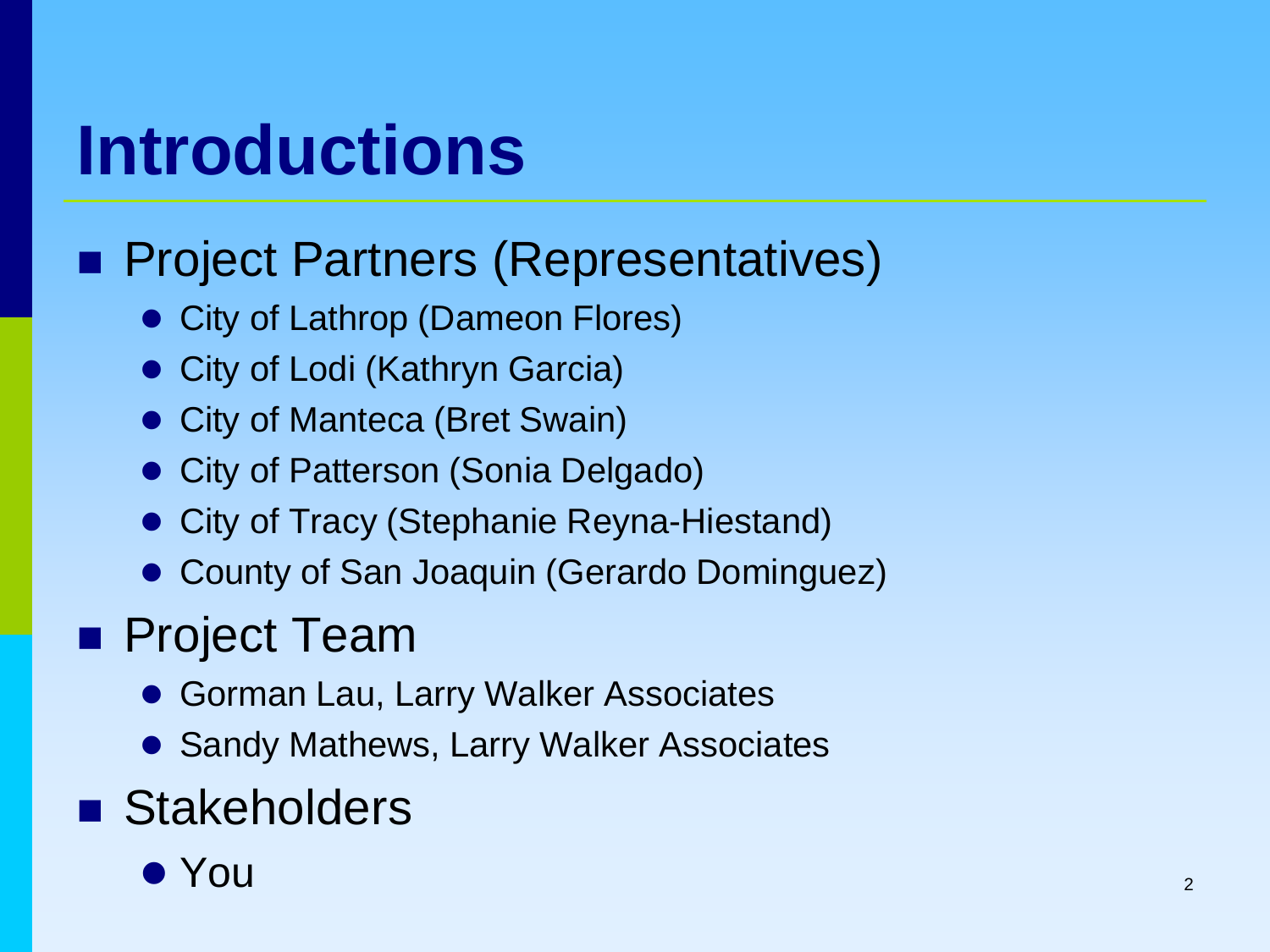### **Project Introduction**

#### **Phase II Stormwater Permit**

- State Water Resources Control Board Order No. 2013-0001-DWQ "General Permit for Waste Discharge Requirements for Storm Water Discharges from Small Municipal Separate Storm Sewer Systems"
- **Phase II Permit requires Partners regulate** development (Provision E.12)
	- Extension of similar requirements for larger communities subject to Phase I Stormwater Permits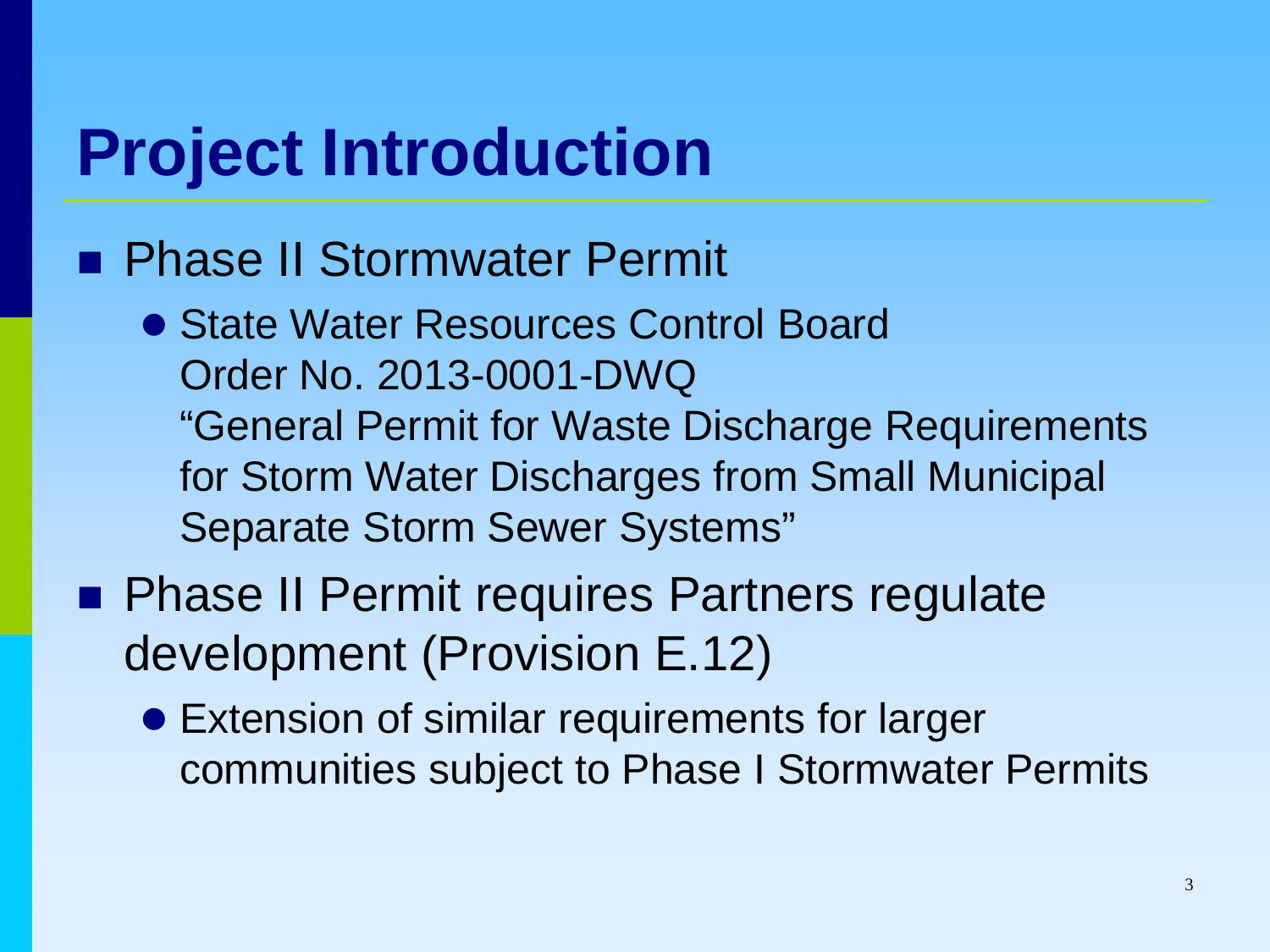## **Meeting Objectives**

- **Provide background of requirements** 
	- Permit requirements
	- Applicable projects
	- Low Impact Development (LID)
	- Hydromodification
- **Present Draft Conceptual Outline**
- Describe process and schedule for project
- Solicit initial feedback from stakeholders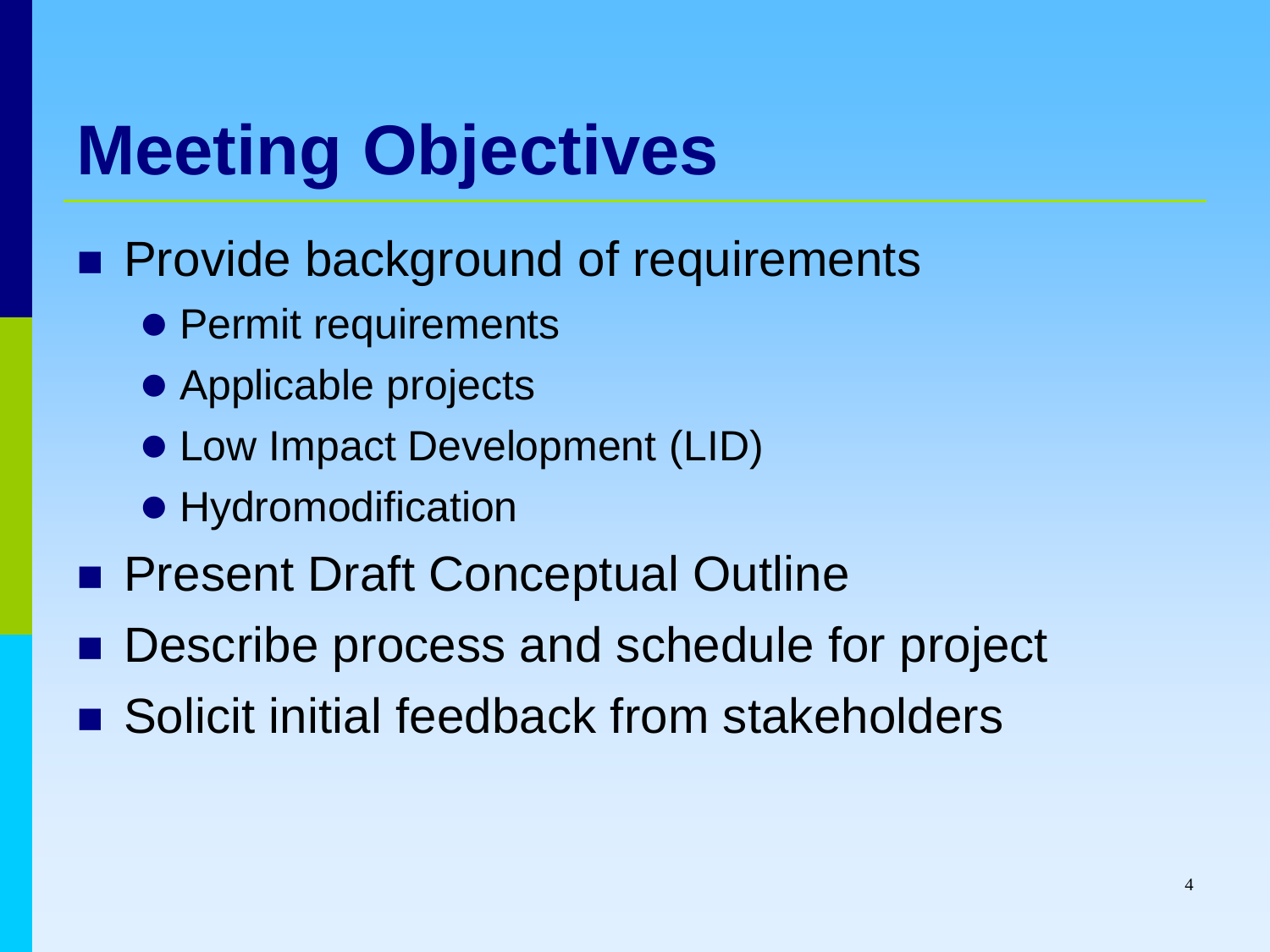# **BACKGROUND OF REQUIREMENTS**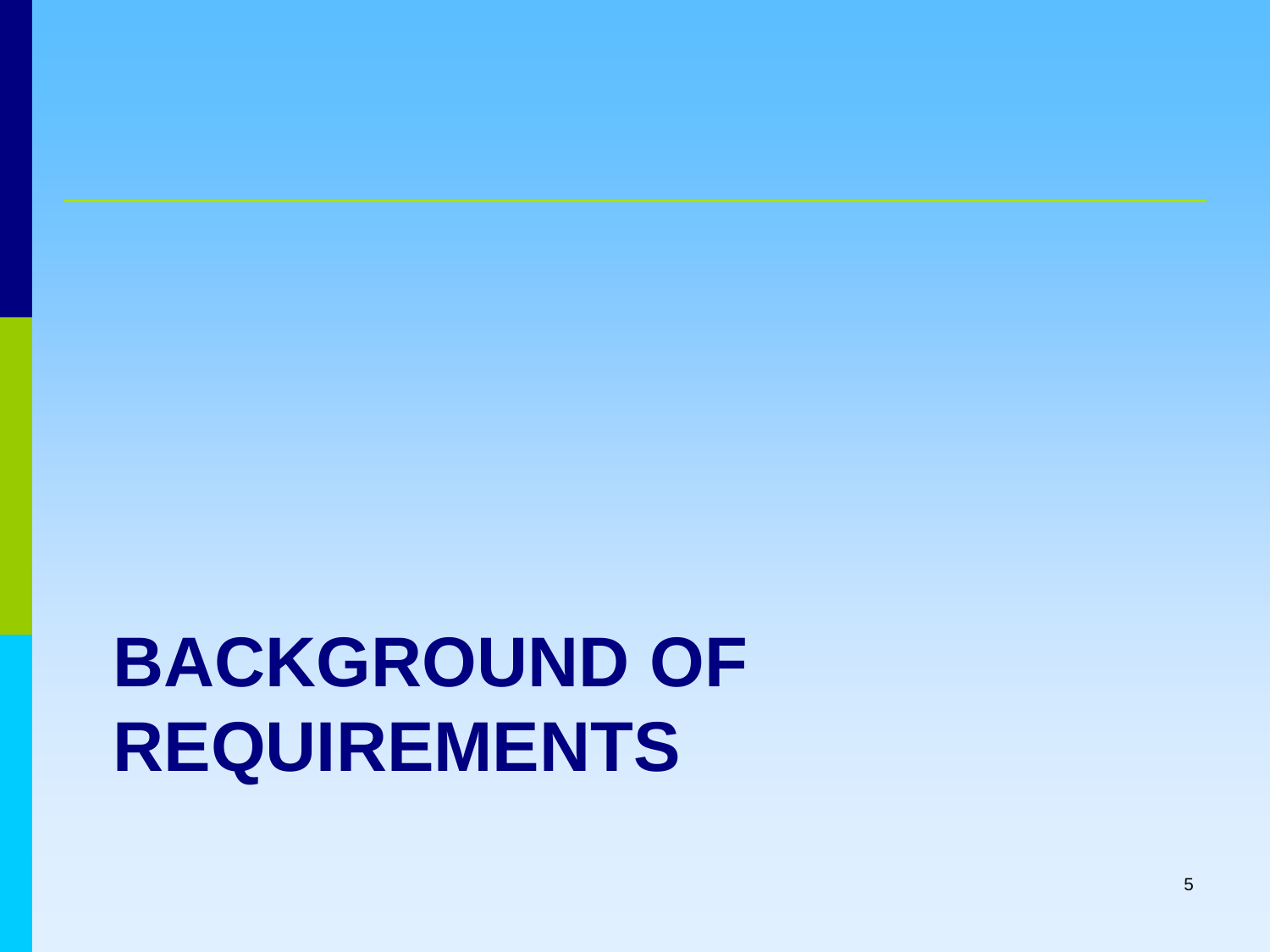## **Key Phase II Permit Requirements that will be Addressed by the Project**

- Site Design Measures (Provision E.12.b)
	- $\bullet$  Identifies practices that reduce runoff using site design; small projects
- Regulated Projects (Provision E.12.c.)
	- Identifies projects that will be subject to development standards, and when the requirements take effect
- Source Control Measures (Provision E.12.d)
	- Identifies practices that reduce pollutants in runoff
- LID Design Standards (Provision E.12.e)
	- $\bullet$  Identifies numeric sizing criteria and design process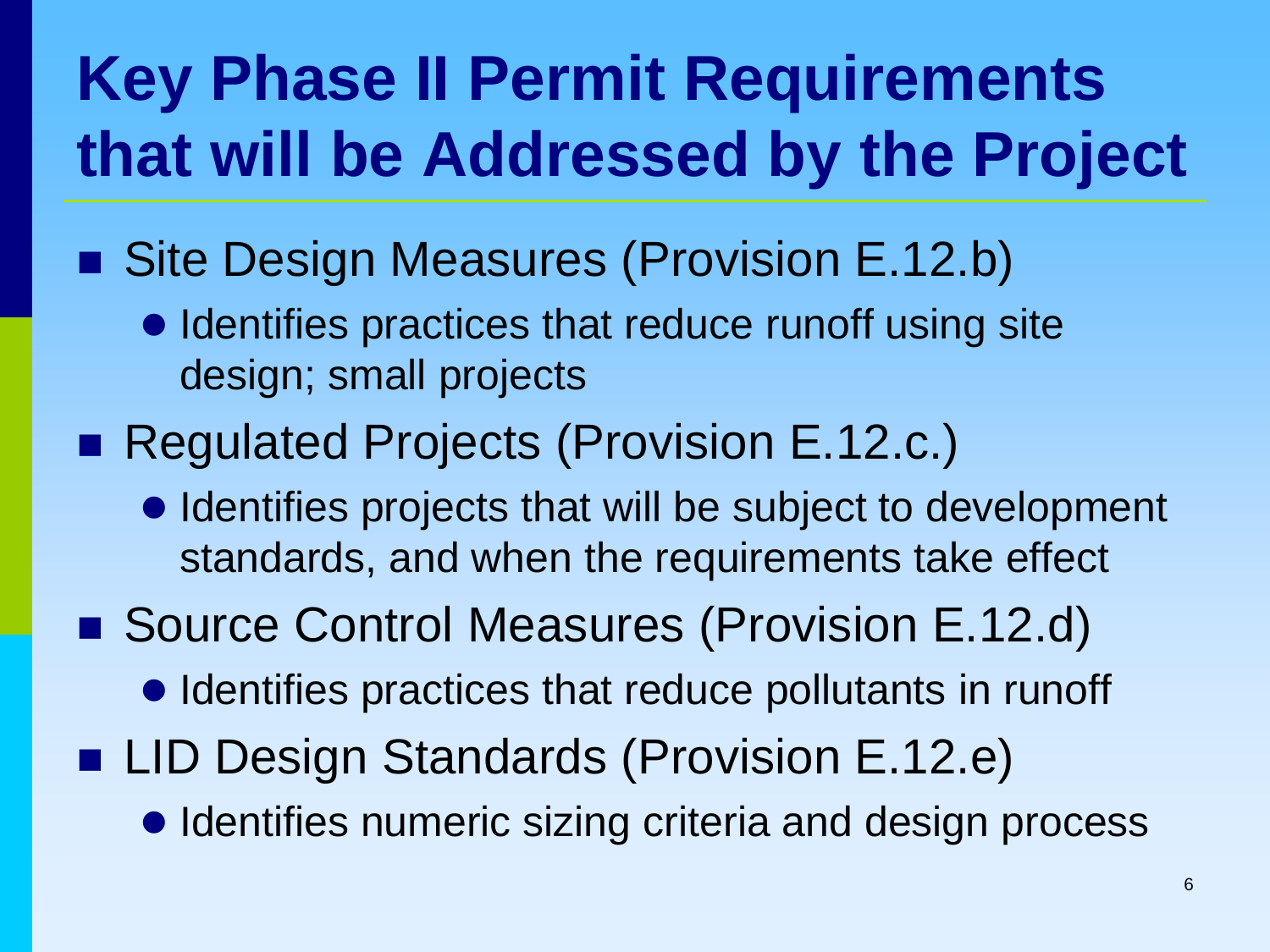## **Key Phase II Permit Requirements that will be Addressed by the Project**

- Treatment Control Measures (Provision E.12.e)
	- Key section of this provision that identifies bioretention as the preferred treatment measure
- **Hydromodification Management** (Provision E.12.f)
	- Identifies design standard for larger project to mitigate potential hydromodification
- Operation & Maintenance (O&M) (Provision E.12.h)
	- Specifies the need for a O&M plan for the ongoing maintenance of the treatment systems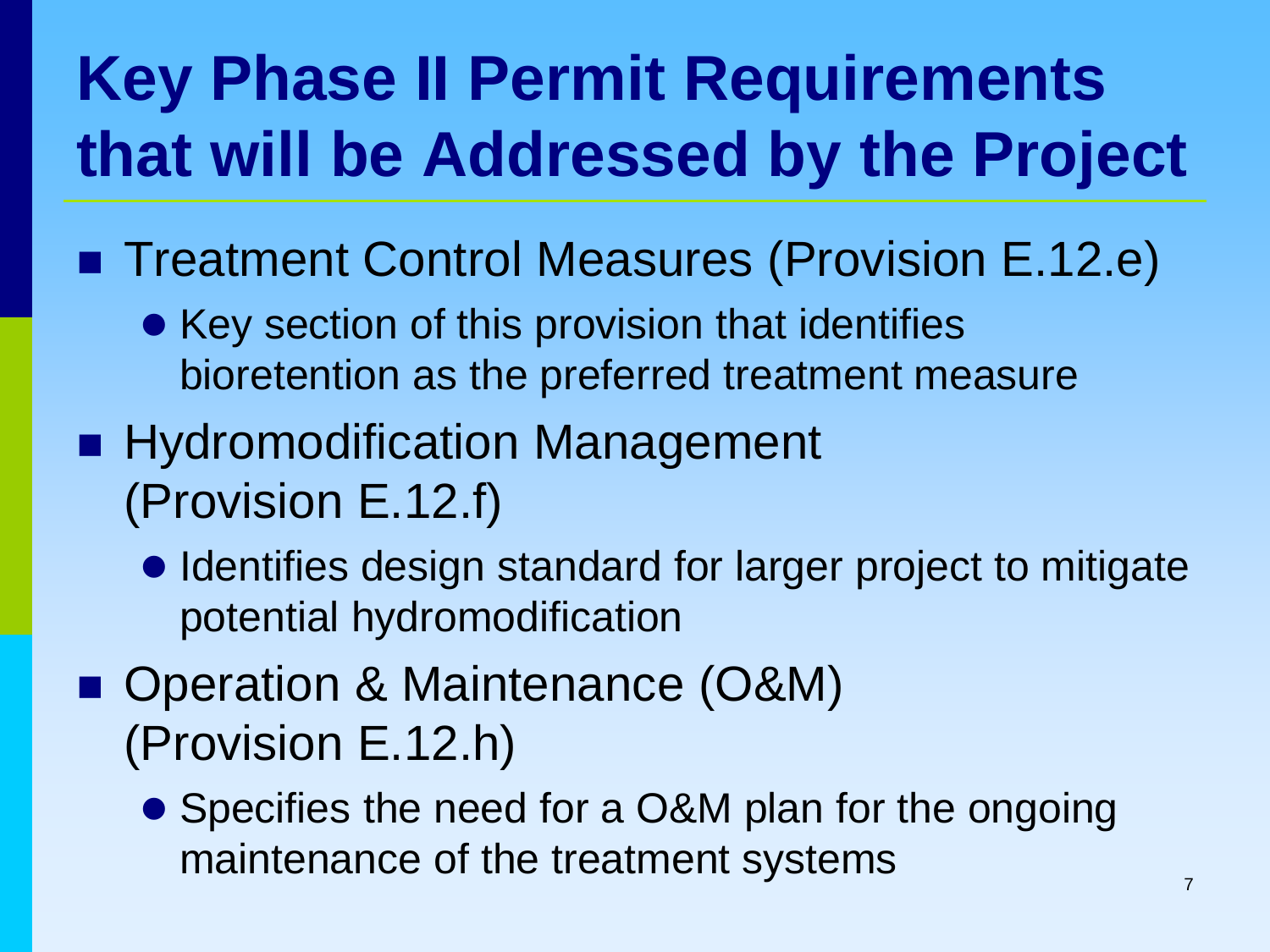# **Project Applicability**

- New Development and Redevelopment Projects (public and private) that **create or replace** impervious area
	- Small Projects (2,500-5,000 ft<sup>2</sup> impervious area)
	- Regulated Projects (≥5,000 ft<sup>2</sup> impervious area)
		- **Excludes:** 
			- Detached single-family homes not part of a larger development
			- $\blacksquare$  Interior remodels
			- Routine maintenance or repair
			- Some Linear Underground/Overhead Utility Projects (LUPs)
	- Hydromodification Projects (≥1 acre impervious area, with a net increase in impervious area)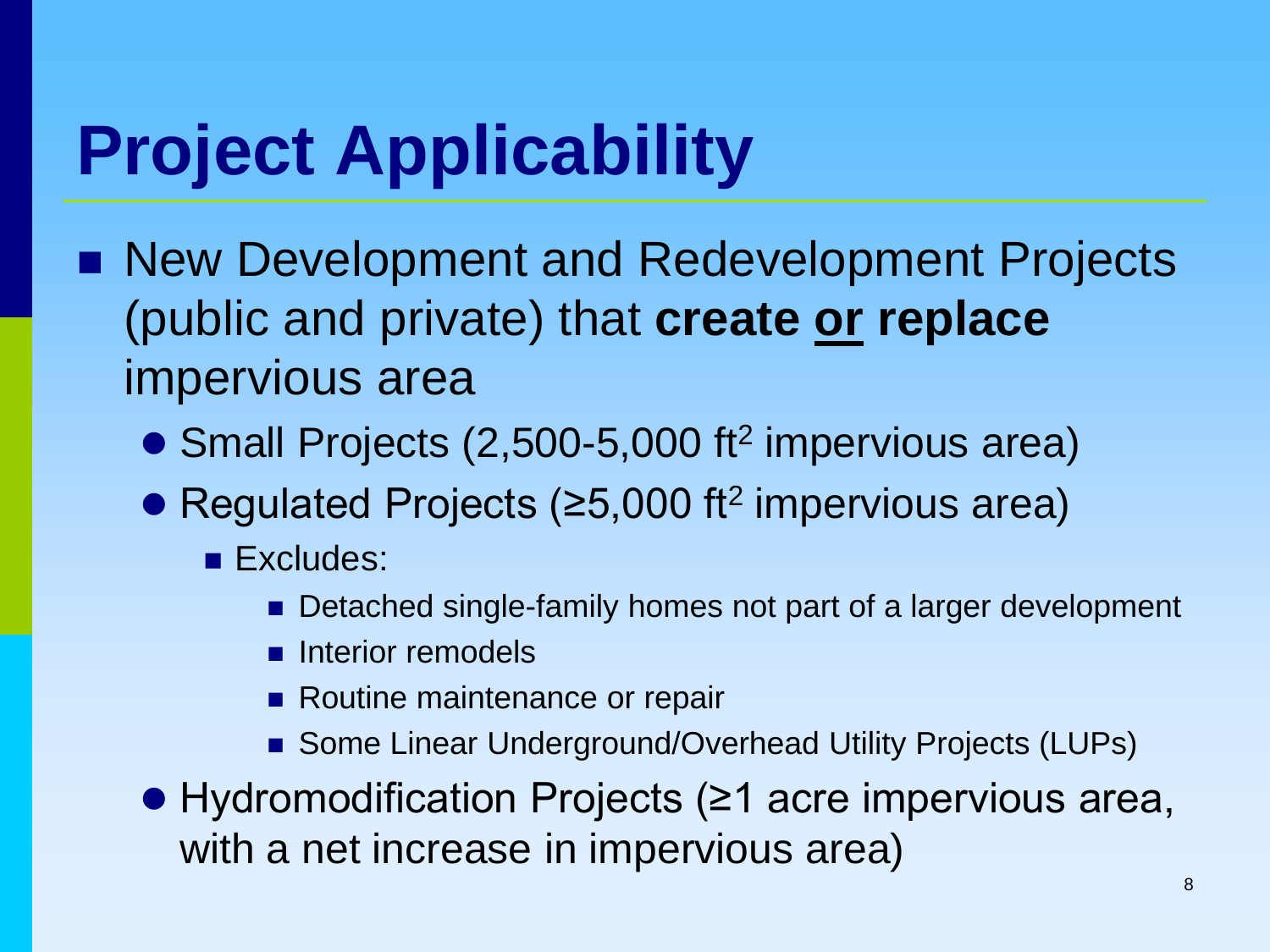## **Effective Date of Requirements**

- Develop post-construction standards within 2<sup>nd</sup> year of Phase II Permit (by 6/30/2015)
- Condition new- and re-development projects to apply the post-construction standards within the 2<sup>nd</sup> year of the Phase II Permit

### ■ "Grandfathered Projects"

- Discretionary permit projects that have been deemed **complete** before 6/30/2015
- Public projects for which the governing body has approved design before 6/30/2015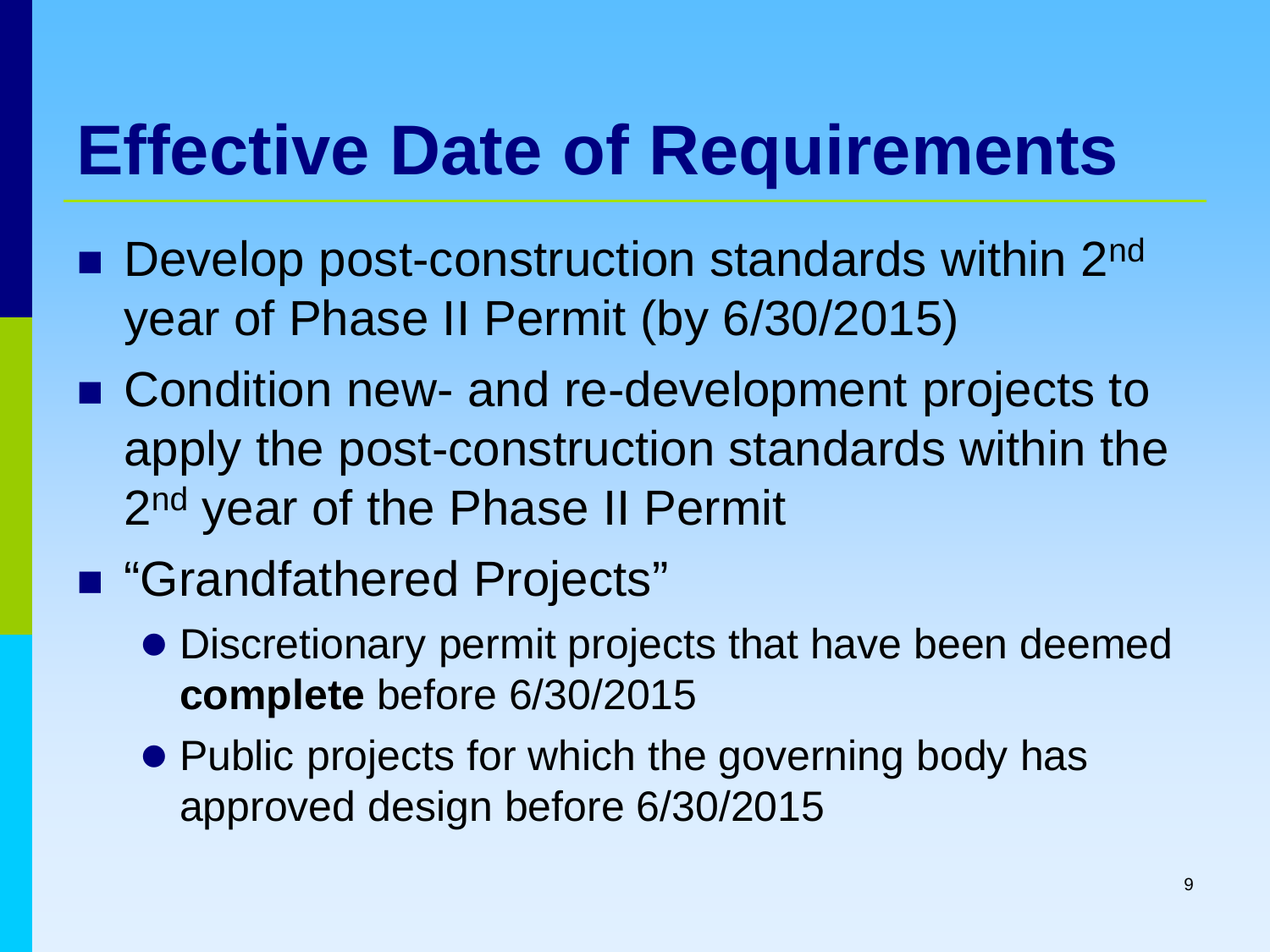# **Effective Date of Requirements**

- Standards must be applied to discretionary permit projects that
	- have **not** been deemed **complete** for processing by 6/30/2015
	- **without** vesting tentative maps that have not requested and received an extension of previously granted approvals
- Standards must be applied public projects that for which design is approved after 6/30/2015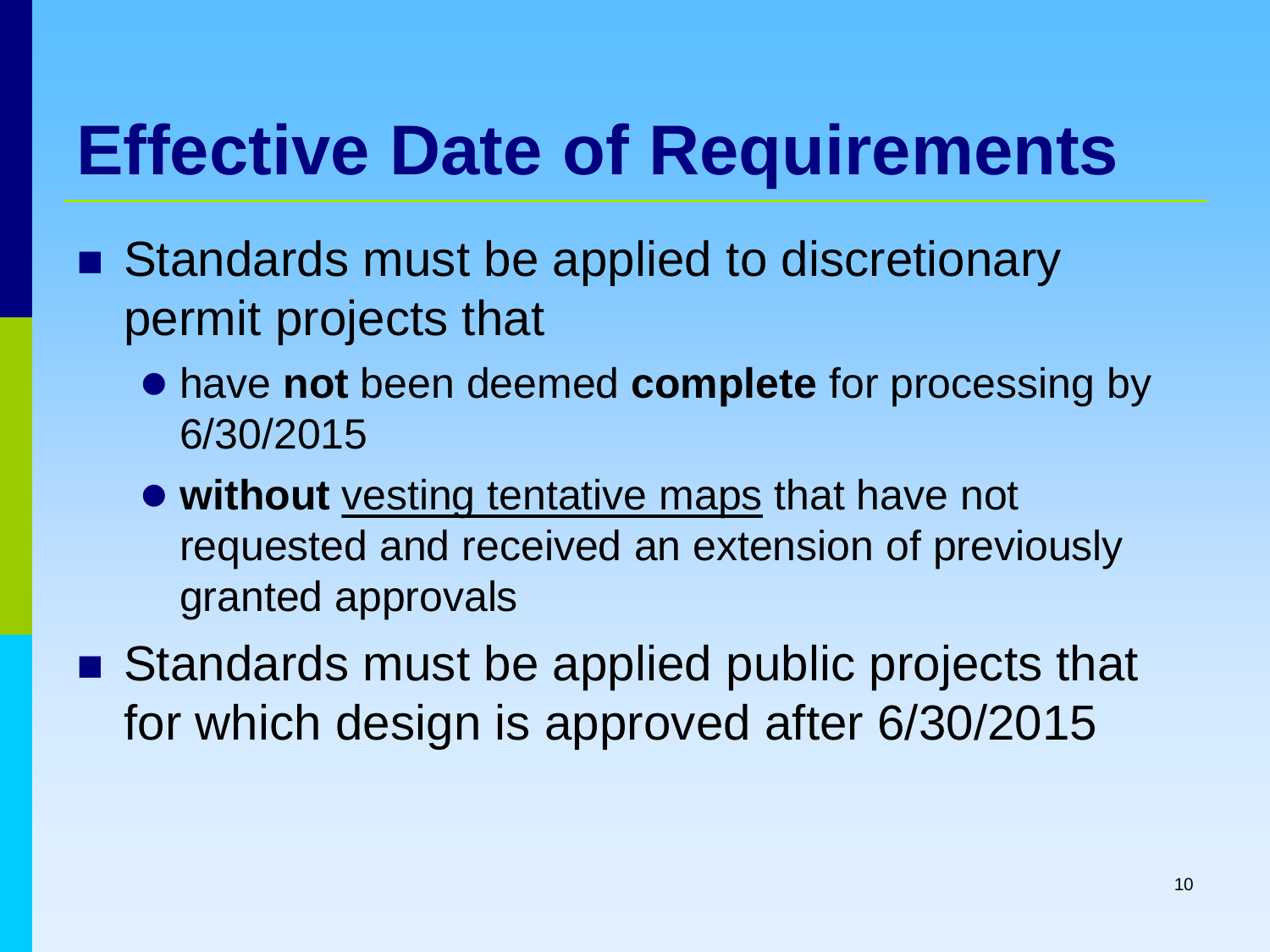### **Phase II Permit Requirements**

| <b>Measures</b>                                 | <b>Small</b><br><b>Projects</b> | <b>Regulated</b><br><b>Projects</b> | Hydromodification<br><b>Projects</b> |  |
|-------------------------------------------------|---------------------------------|-------------------------------------|--------------------------------------|--|
| <b>Site Design</b>                              | $\sf X$                         | X                                   | X                                    |  |
| <b>Source Control</b>                           |                                 | X                                   | X                                    |  |
| Low Impact<br>Development/Treatment             |                                 | X                                   | X                                    |  |
| <b>Baseline</b><br>Hydromodification            |                                 | X                                   | X                                    |  |
| Full Hydromodification*                         |                                 |                                     | $\sf X$                              |  |
| Operations &<br>Maintenance                     |                                 | X                                   | X                                    |  |
| Full hydromodification is required by 6/30/2016 |                                 |                                     |                                      |  |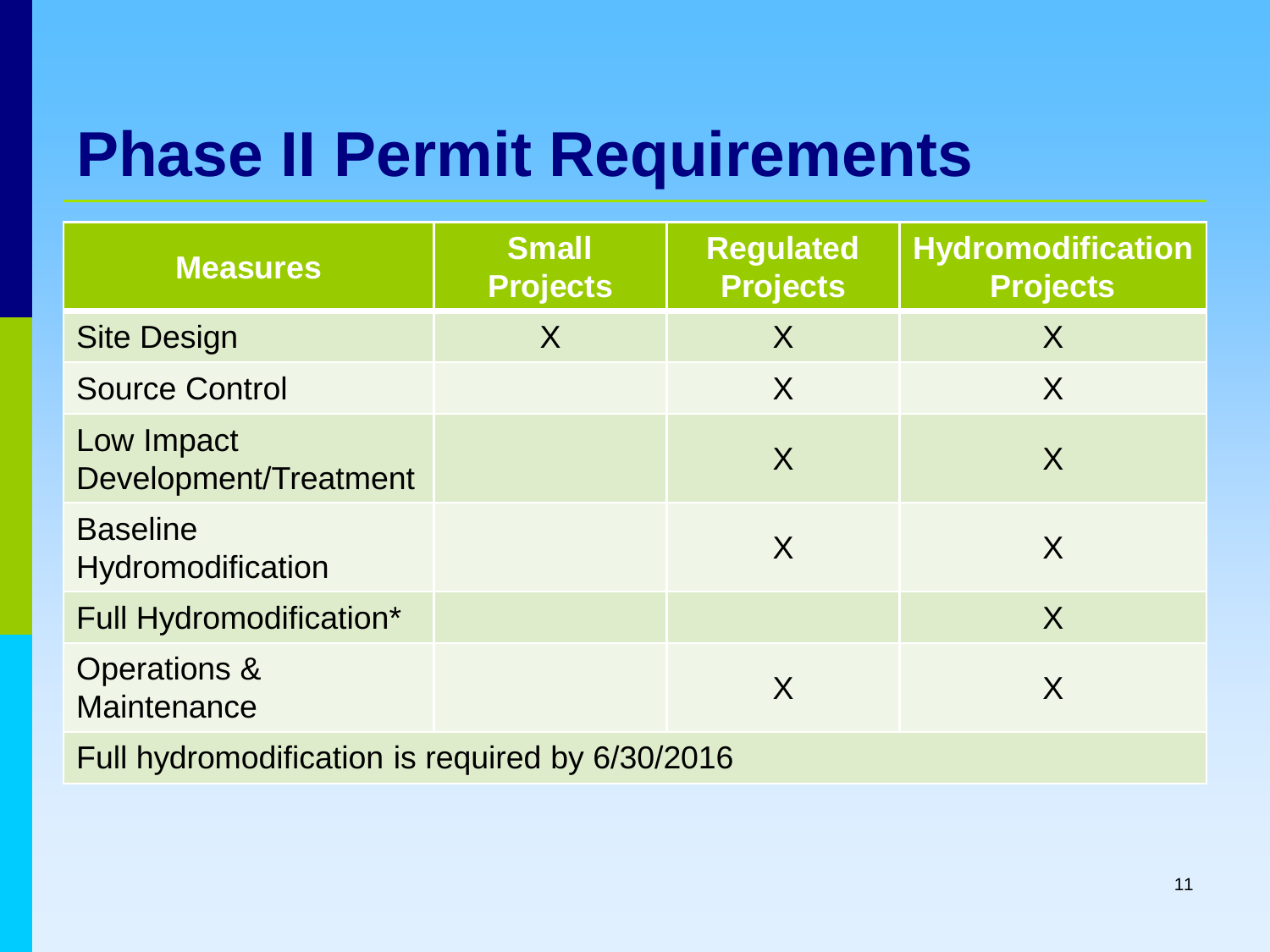# **Applicability for Redevelopment Projects**

#### ■ Redevelopment Projects

- $\bullet$  Increase  $\geq 50\%$  of impervious area of a previously existing development
	- Manage stormwater runoff from entire project (existing, new, replaced impervious area)
- Increase <50% of impervious area of a previously existing development
	- **Manage stormwater runoff from only new/replaced** impervious area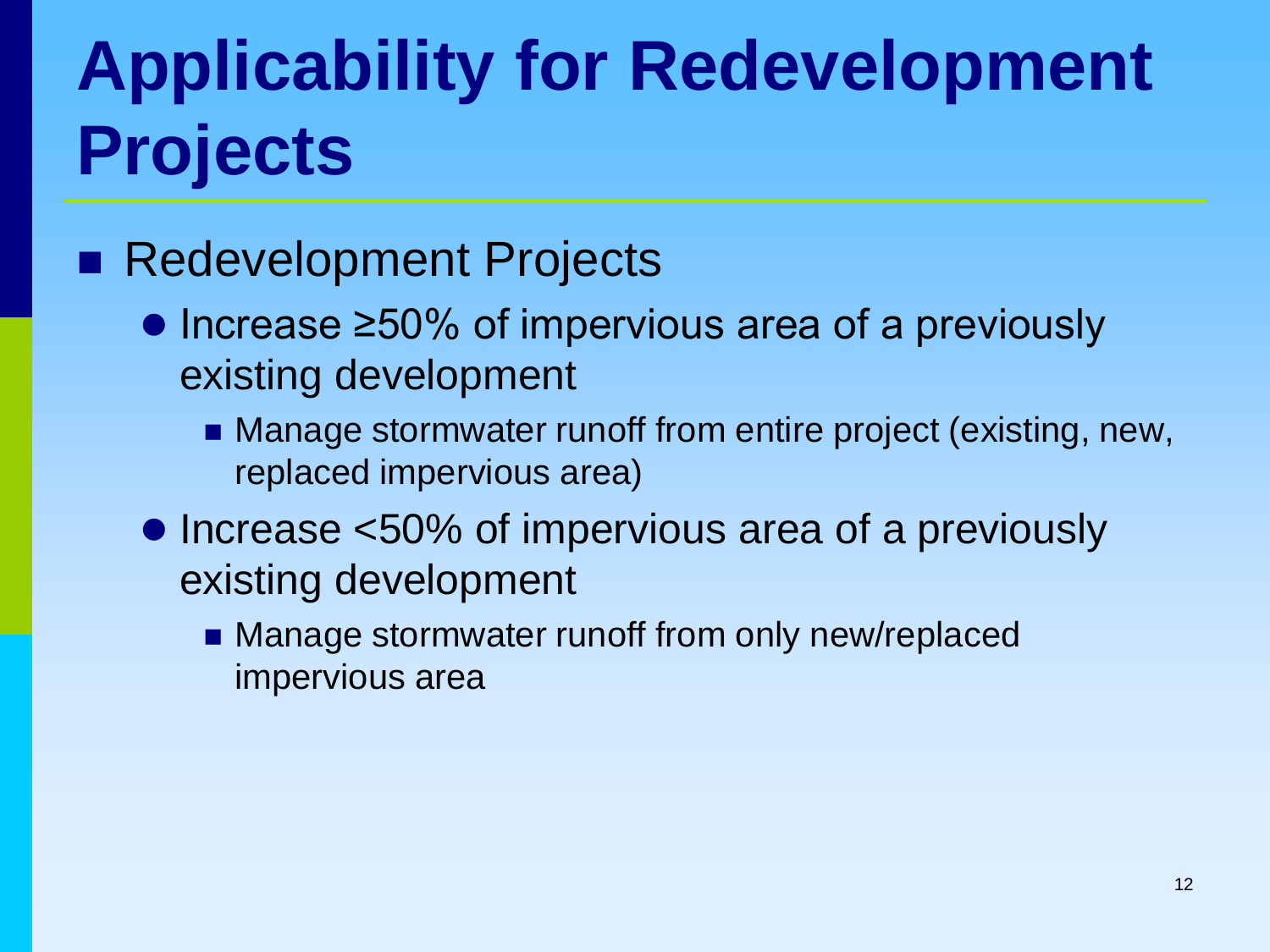# **Why is stormwater management important?**



<sup>13</sup> Source: Santa Clara Valley Urban Runoff Pollution Prevention Program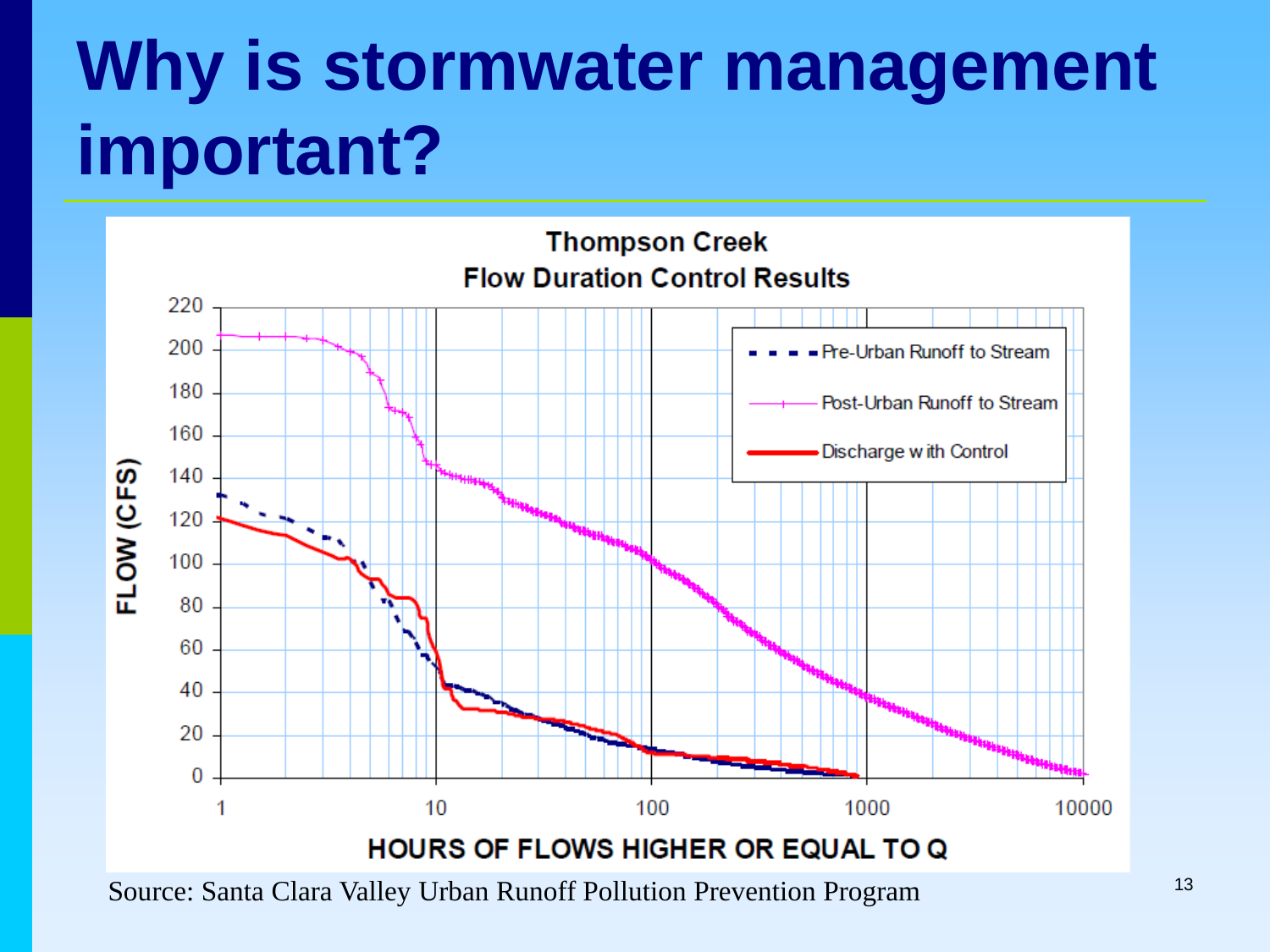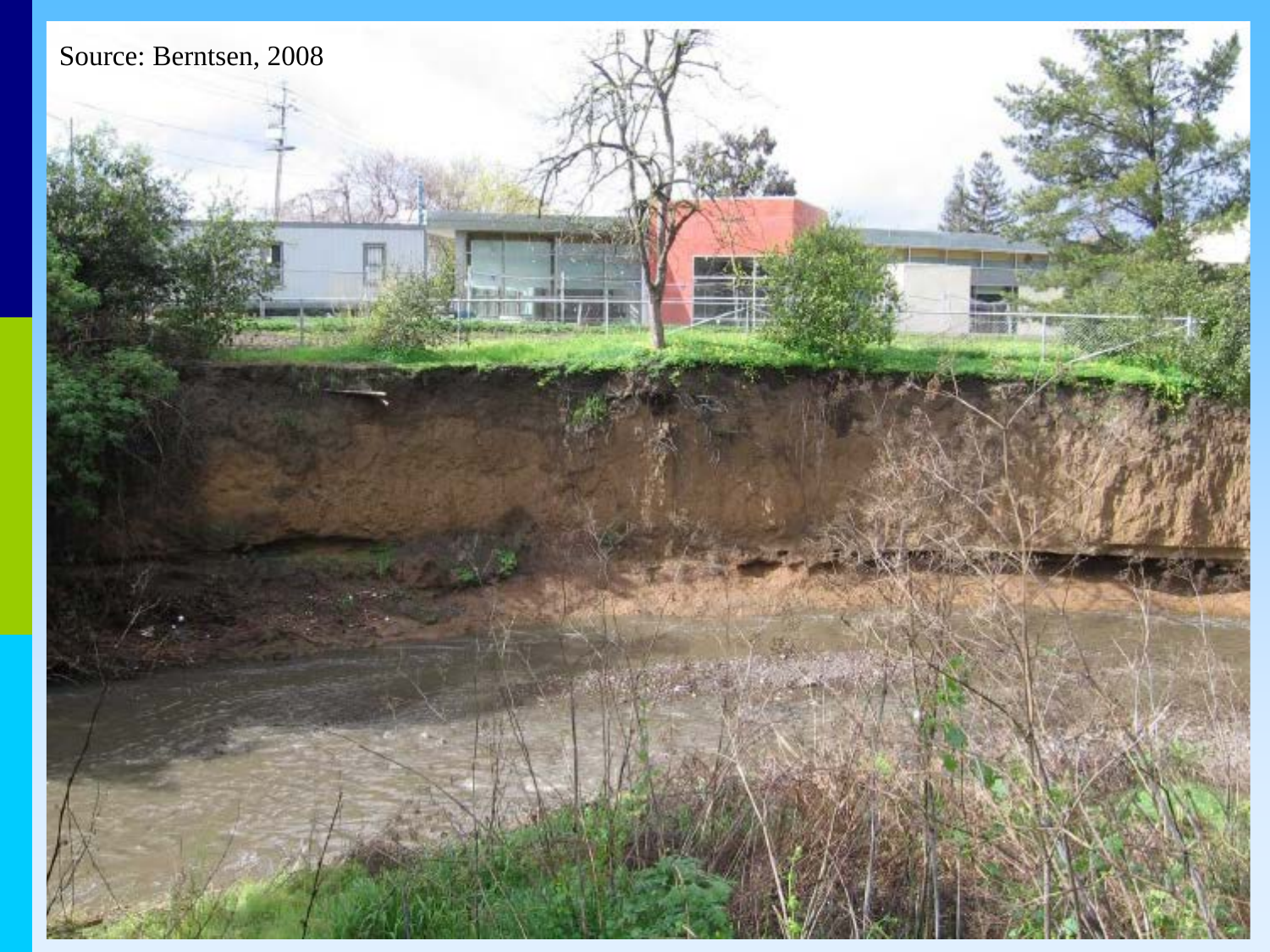# **What is LID?**

- An alternative method of land development
- Seeks to mimic the natural hydrologic character of the site
- Retains stormwater where it falls by promoting infiltration, evapotranspiration, and harvest/use



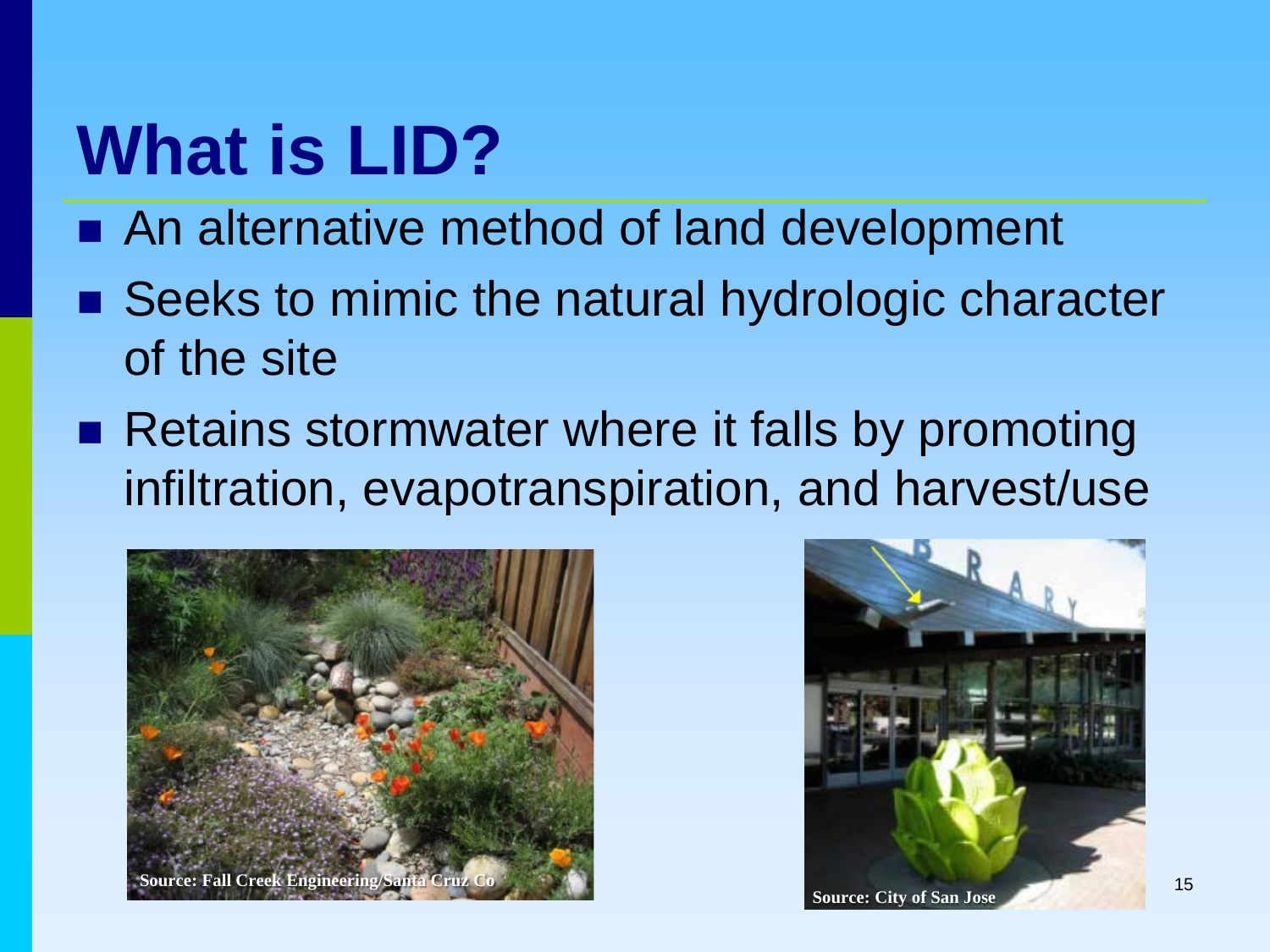# **Benefits of LID**

- "Greener" form of development
- Contributes to groundwater recharge
- **Improves water quality**
- Reduces peak flow volume and velocity
- **n** Increases aesthetics
- **Increases marketability of lots and projects**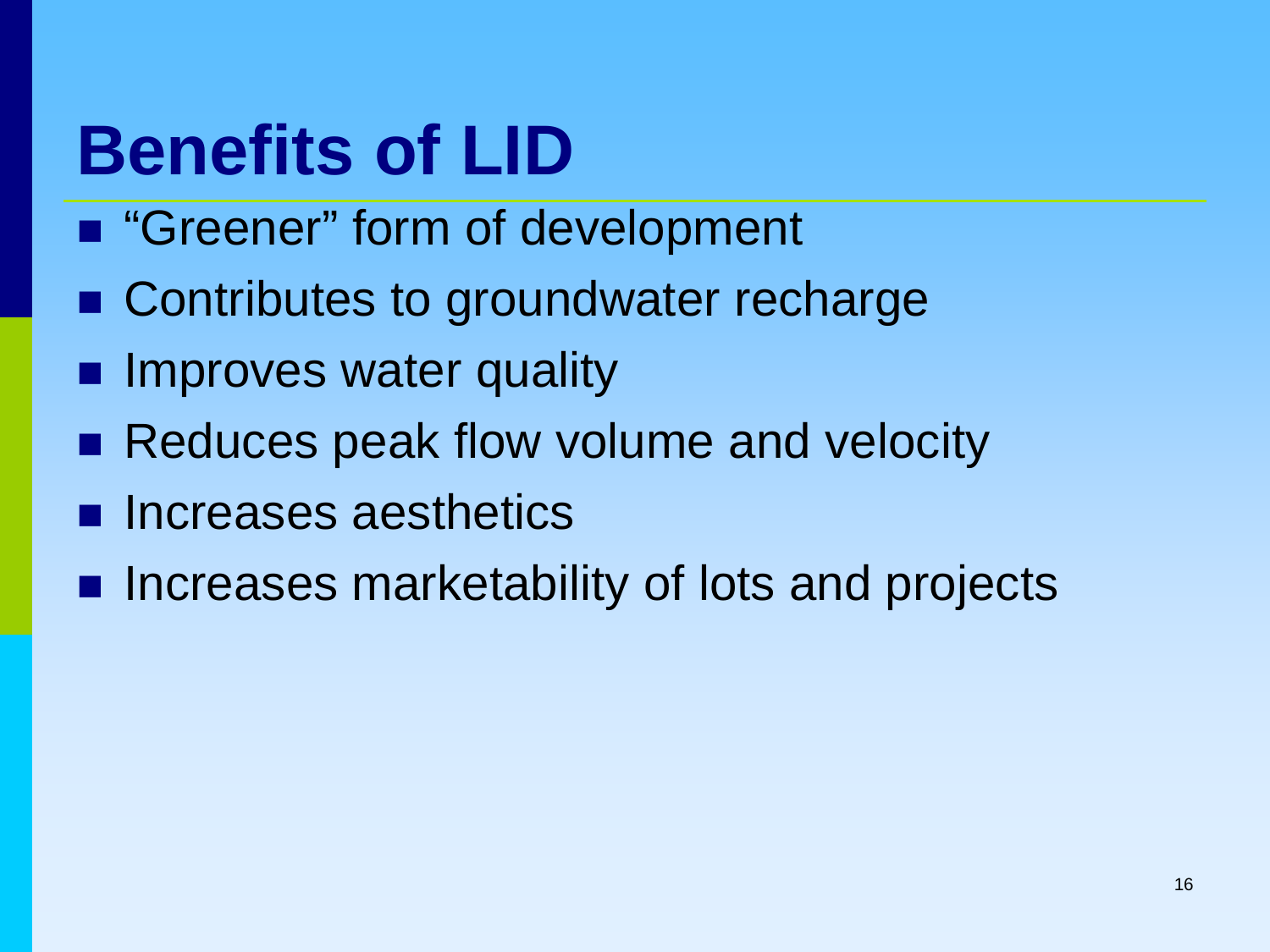# **What is Hydromodification?**

- Development (increased impervious area and compacted soils) can increase runoff volumes and flow rates
- **Increased runoff (higher velocity) can result in** channel erosion/degradation in the receiving water
- Channel erosion can degrade water quality, riparian and in-stream habitat, and impact adjacent properties and infrastructure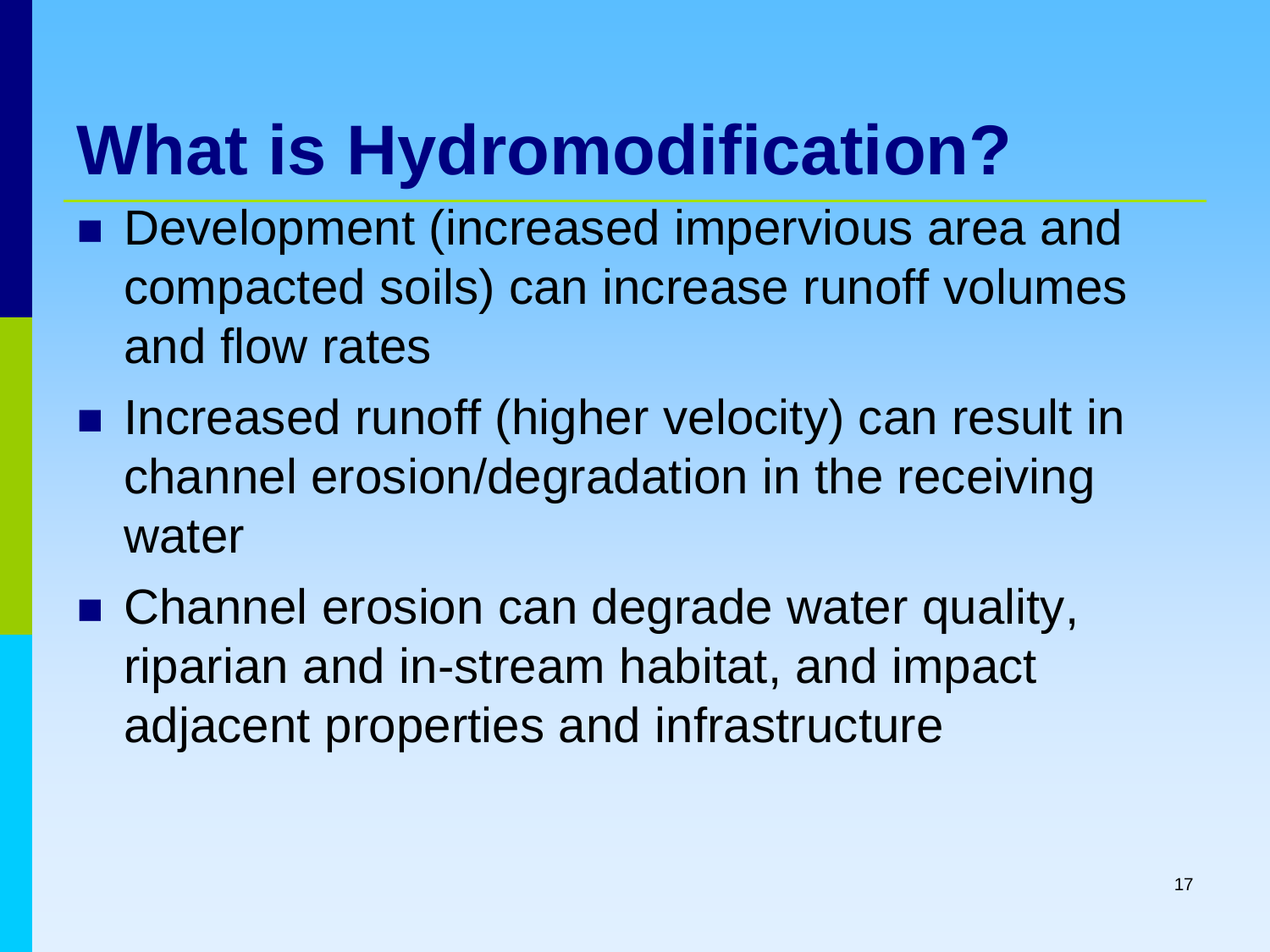# **DRAFT CONCEPTUAL OUTLINE**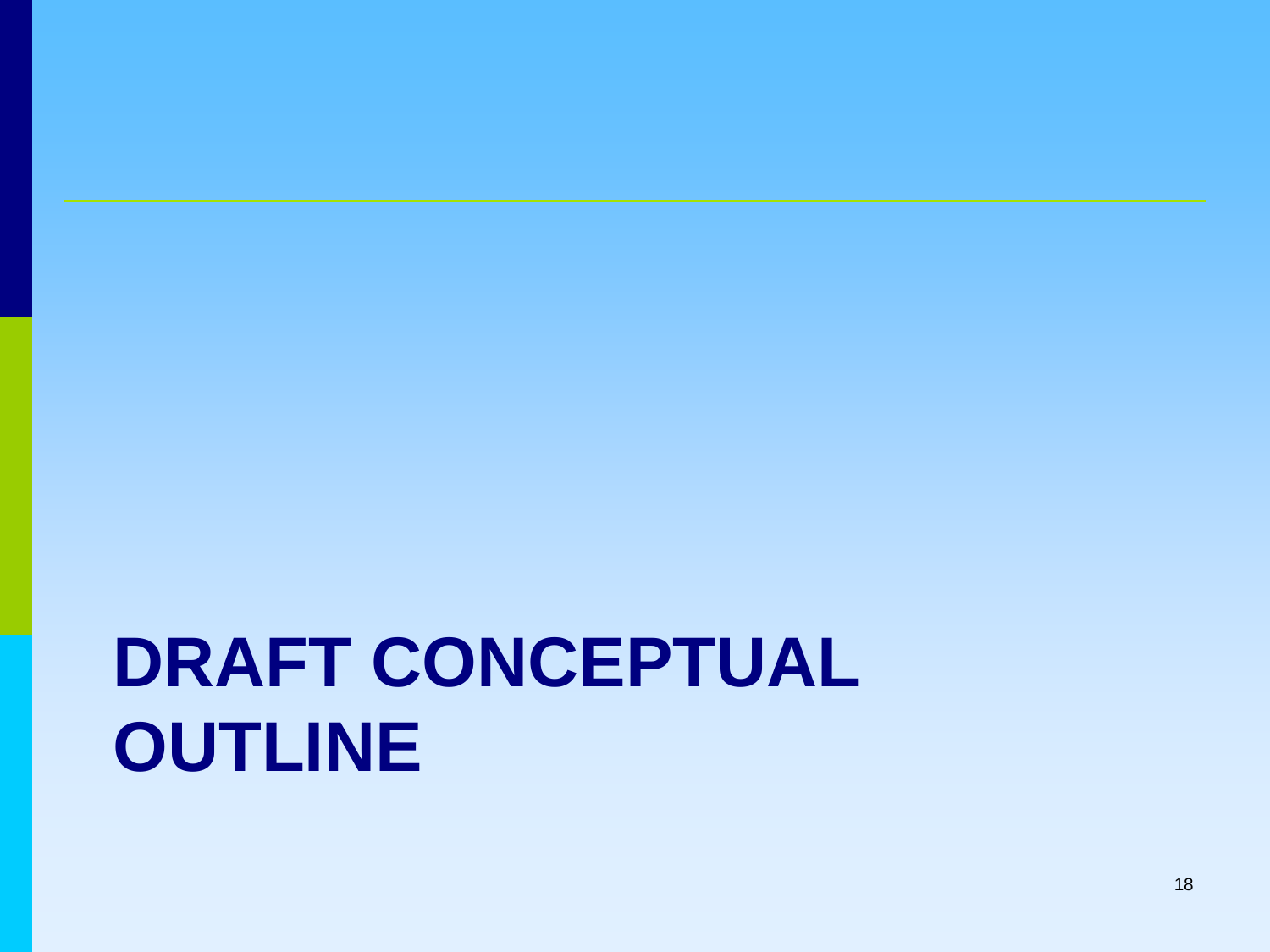## **Assess Project Site**

- Goal: Incorporate methods for capturing and treating stormwater runoff during project design
- Evaluate project site conditions
	- General characteristics identify project area size
	- Soil/groundwater identify potential areas for infiltration
	- Vegetation preserve significant vegetation
	- Flow paths identify Drainage Management Areas (DMAs)
	- Waterbodies identify waterbodies and provide setbacks/buffers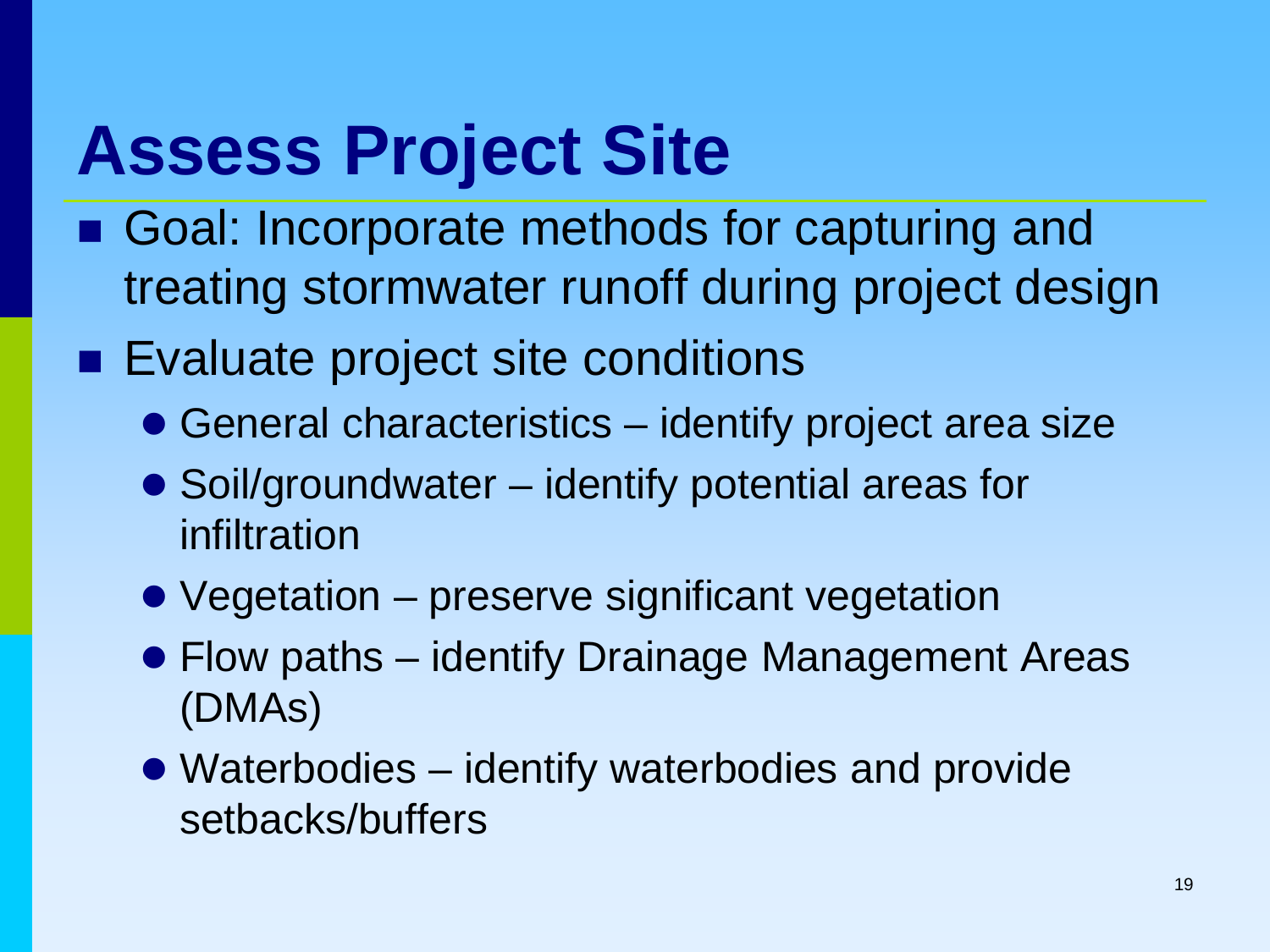# **Implement Site Design Measures**

- Goal: Reduce stormwater runoff from project site
- Must be applied to all projects > 2,500 ft<sup>2</sup>
- Use SMARTS Post-Construction Calculator
	- http://smarts.waterboards.ca.gov
	- Calculates stormwater runoff mitigated using site design measures at project site
	- Provides credit to reduce LID/treatment control measure sizing
- Site Design Measure fact sheets to be included in Manual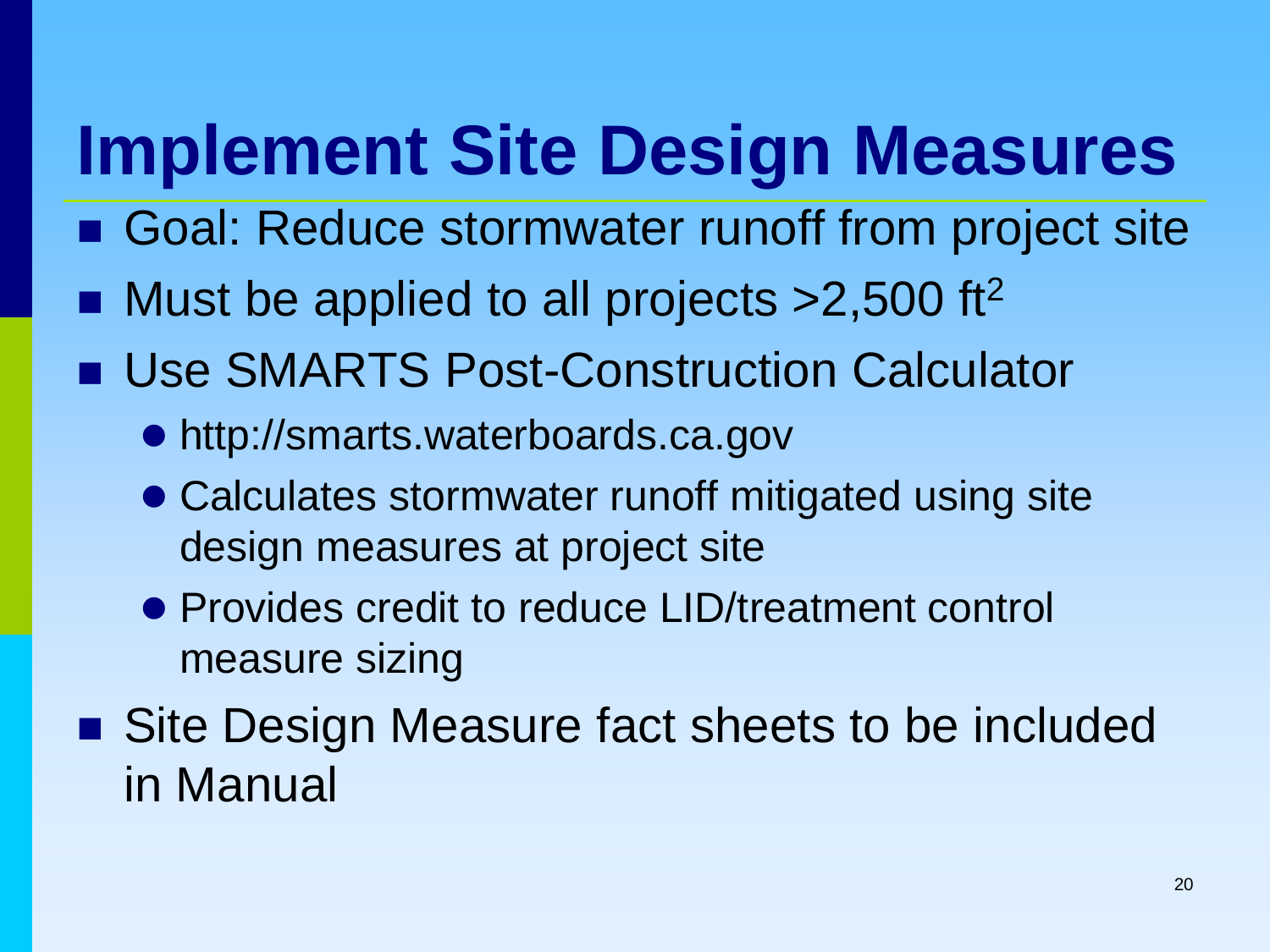# **Example Site Design Measures**

- Stream setbacks and buffers
- Soil quality improvement and maintenance
- **Tree planting and preservation**
- Rooftop and impervious area disconnection
- **Porous pavement**
- Green roofs
- Vegetated swales
- Rain barrels and/or cisterns

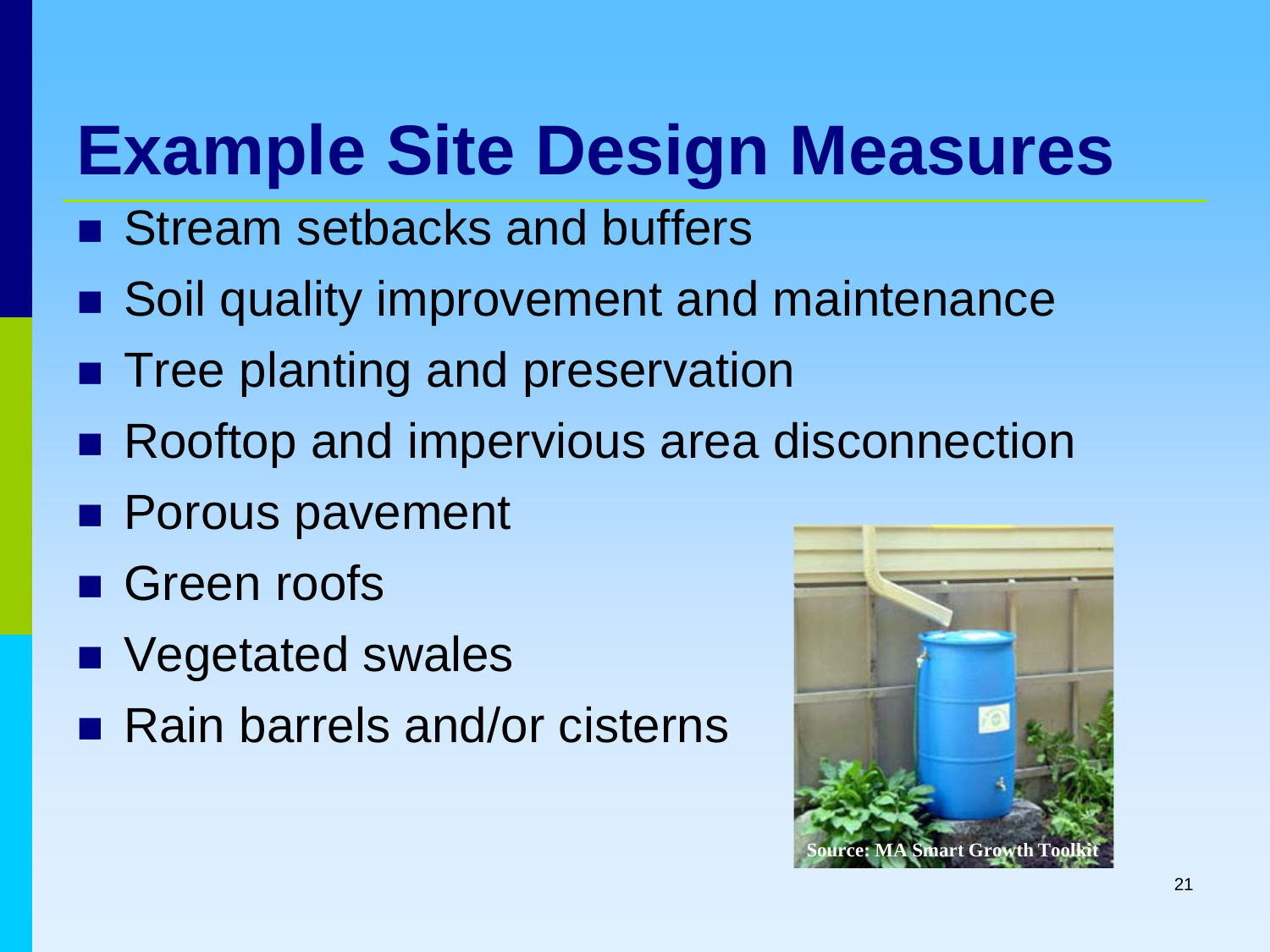# **Implement Source Control Measures**

- Goal: Reduce potential mobilization of pollutants in stormwater runoff from activities and sources
- Must be applied for regulated projects
- Design project to minimize impacts from pollutant sources
- Source Control Measure fact sheets to be included in Manual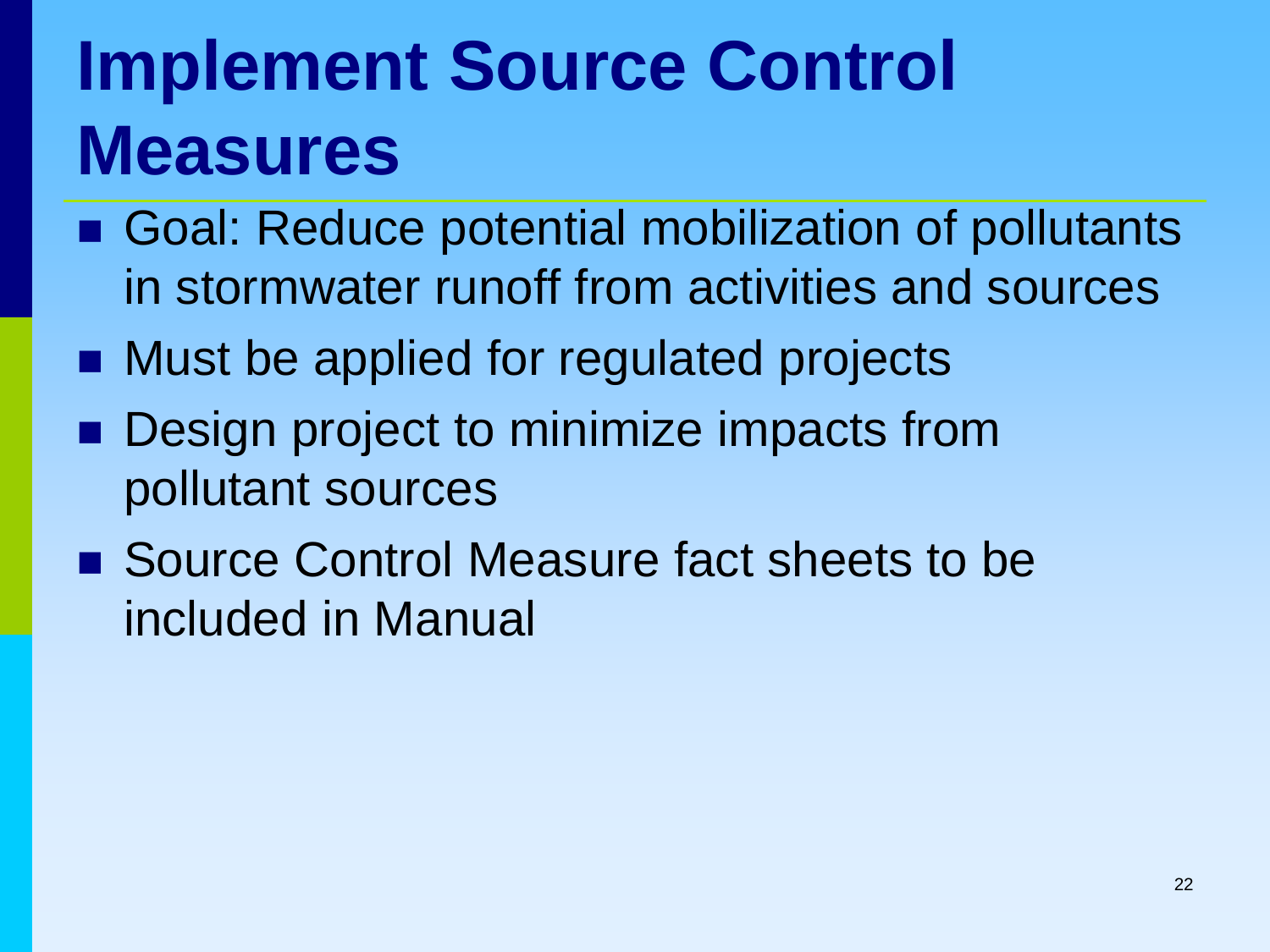# **Stormwater Runoff Volume/Flow**

- **Nolumetric criteria** 
	- **85th percentile, 24-hour storm runoff event (WEF)**
	- Volume of annual runoff to achieve ≥80% capture (CASQA)
- **Flow-based criteria** 
	- **Flow of stormwater runoff produced from an event ≥0.2 in/hr intensity**
	- Flow from stormwater runoff equal to 2 times the 85<sup>th</sup> percentile hourly rainfall intensity
- These criteria do not address flood control requirements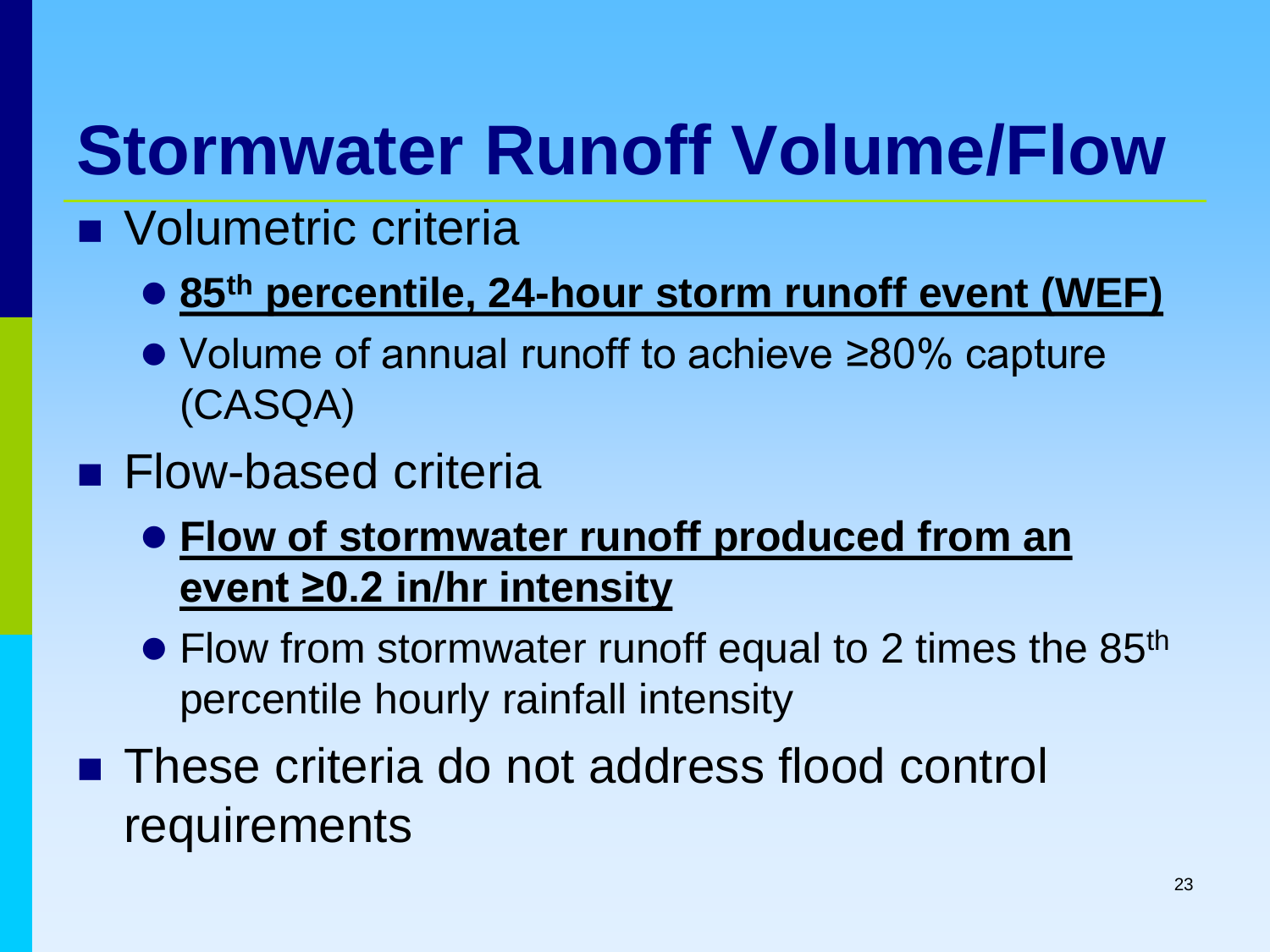# **Implement LID Control Measures**

- Goal: Maximize infiltration, evapotranspiration, and bioretention of stormwater runoff and help meet baseline hydromodification requirements
- Must be used for remaining stormwater runoff from impervious DMA(s) to the extent technically feasible
- Reduces volume needed to be handled by other treatment control measures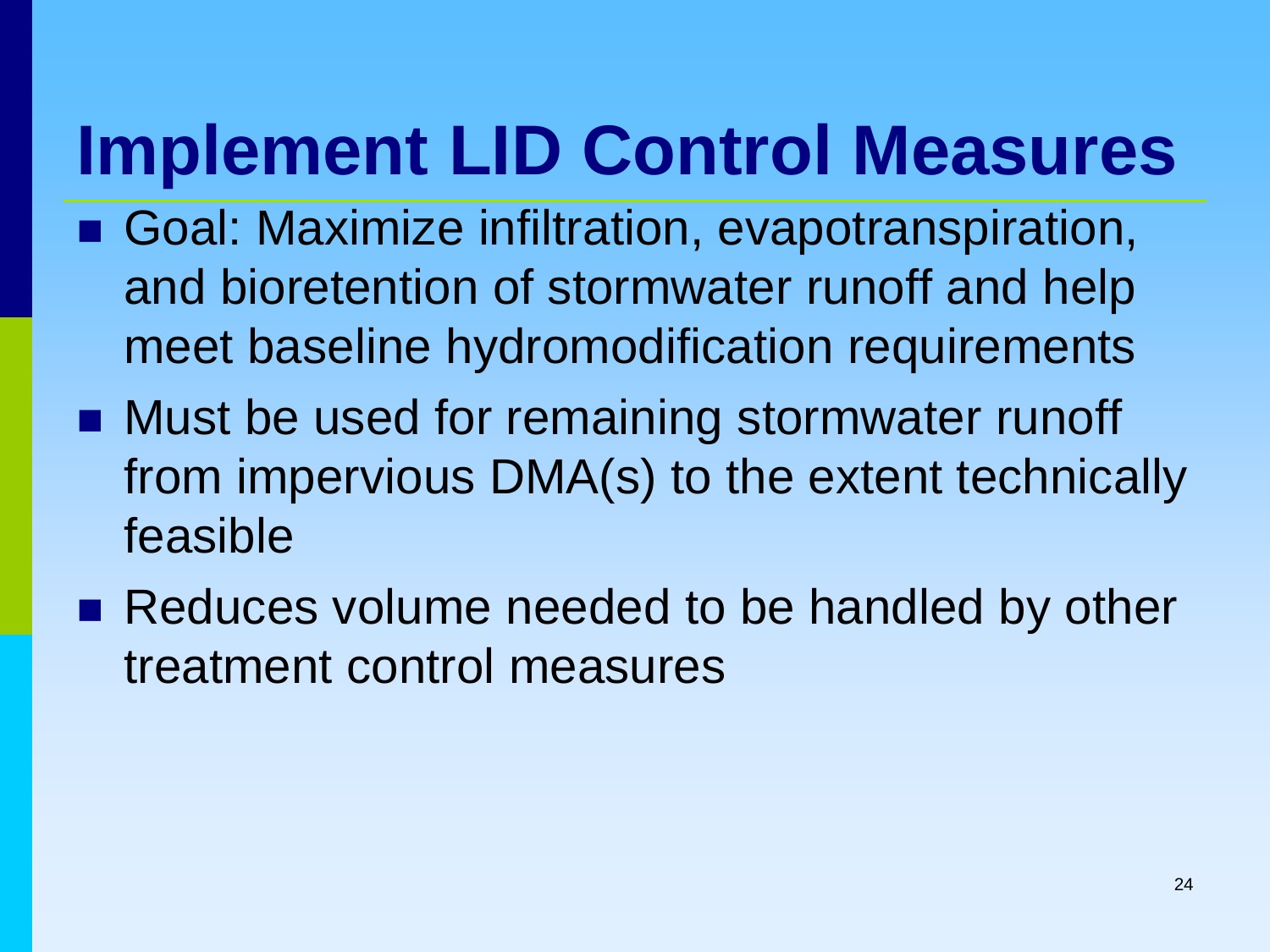# **Implement LID Control Measures**

- **Bioretention system is preferred treatment option**
- Alternative facilities may be implemented if demonstrated to be at least as effective as a bioretention with specific design parameters





Source: www.sjvswqp.org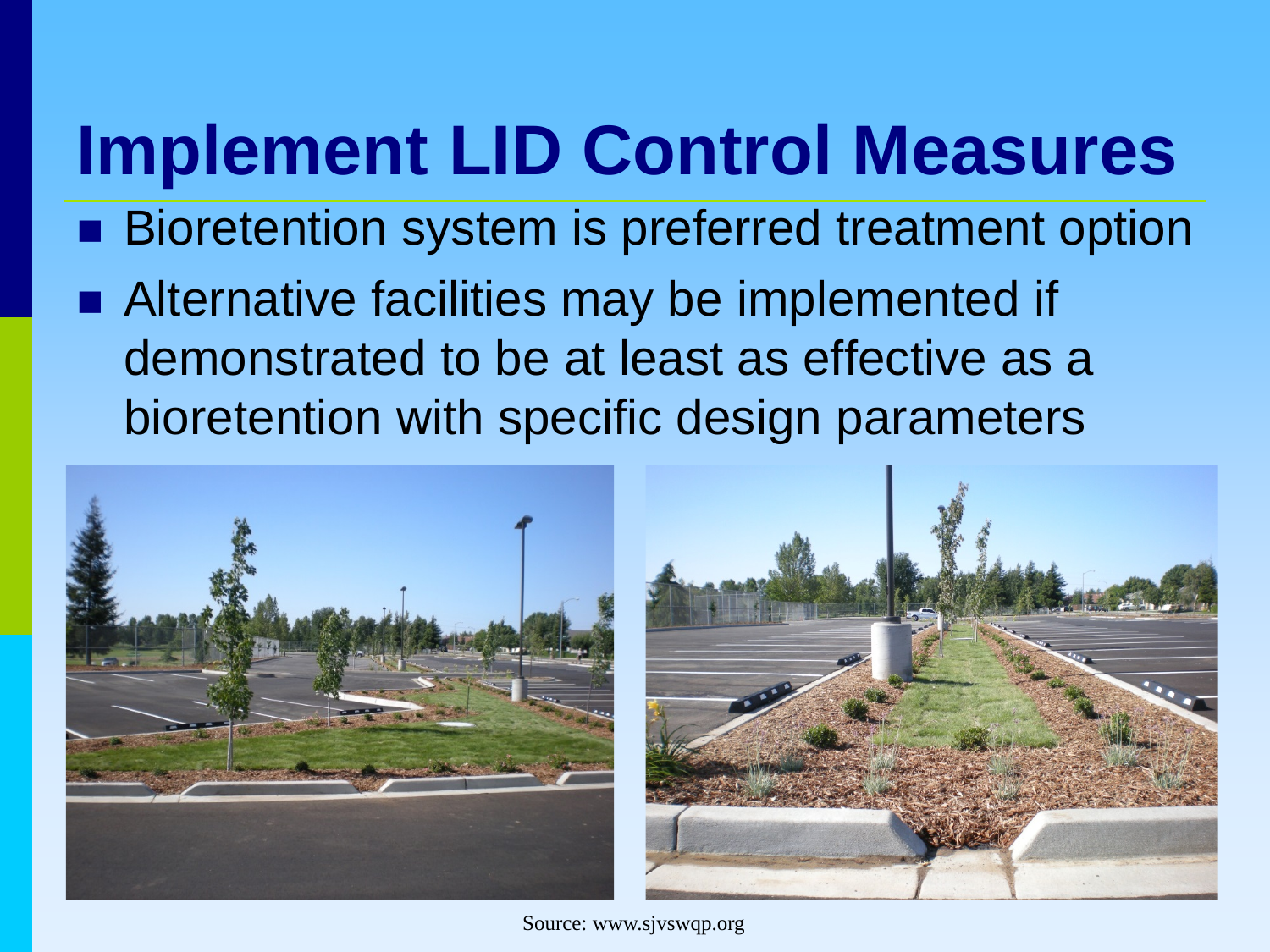# **Alternative Design Demonstration Standards**

- 2 amount of stormwater runoff infiltrated or evapotranspired
- ≤ pollutant concentration in stormwater runoff that is discharged after biotreatment
- ≥ protection against shock loading and spills
- ≥ accessibility and ease of inspection and maintenance

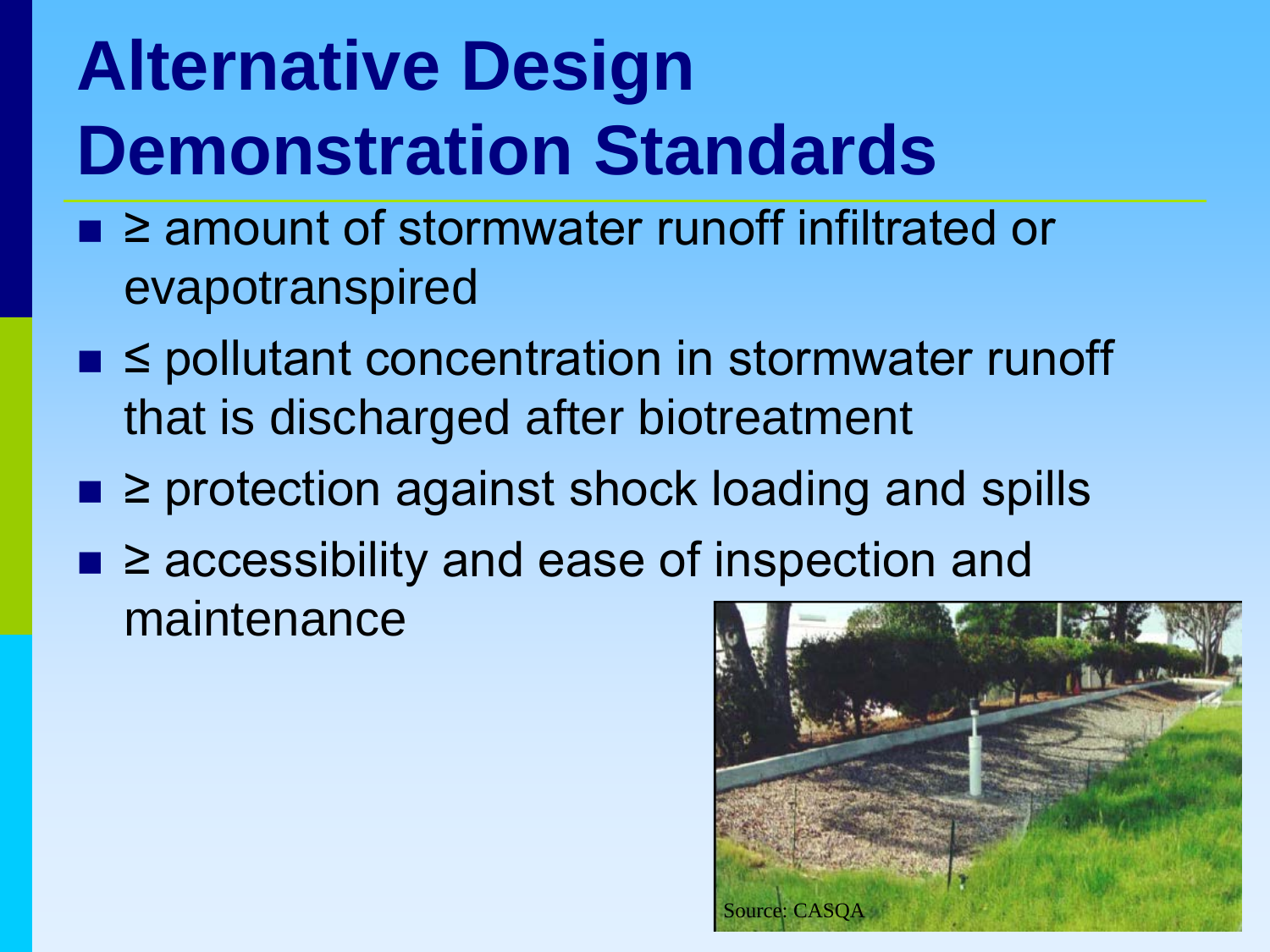# **Special Site Considerations**

- Bioretention design parameters may be adjusted for the following situations:
	- Control measures within 10 ft of structures or other potential geotechnical hazards
	- High concentrations of pollutants in underlying soil or groundwater
	- Control measures in areas of high groundwater, highly infiltrative soils, or connection to the underdrain to surface/subsurface drain is technically infeasible
	- Control measures in high-risk areas (e.g., fueling stations, heavy industry)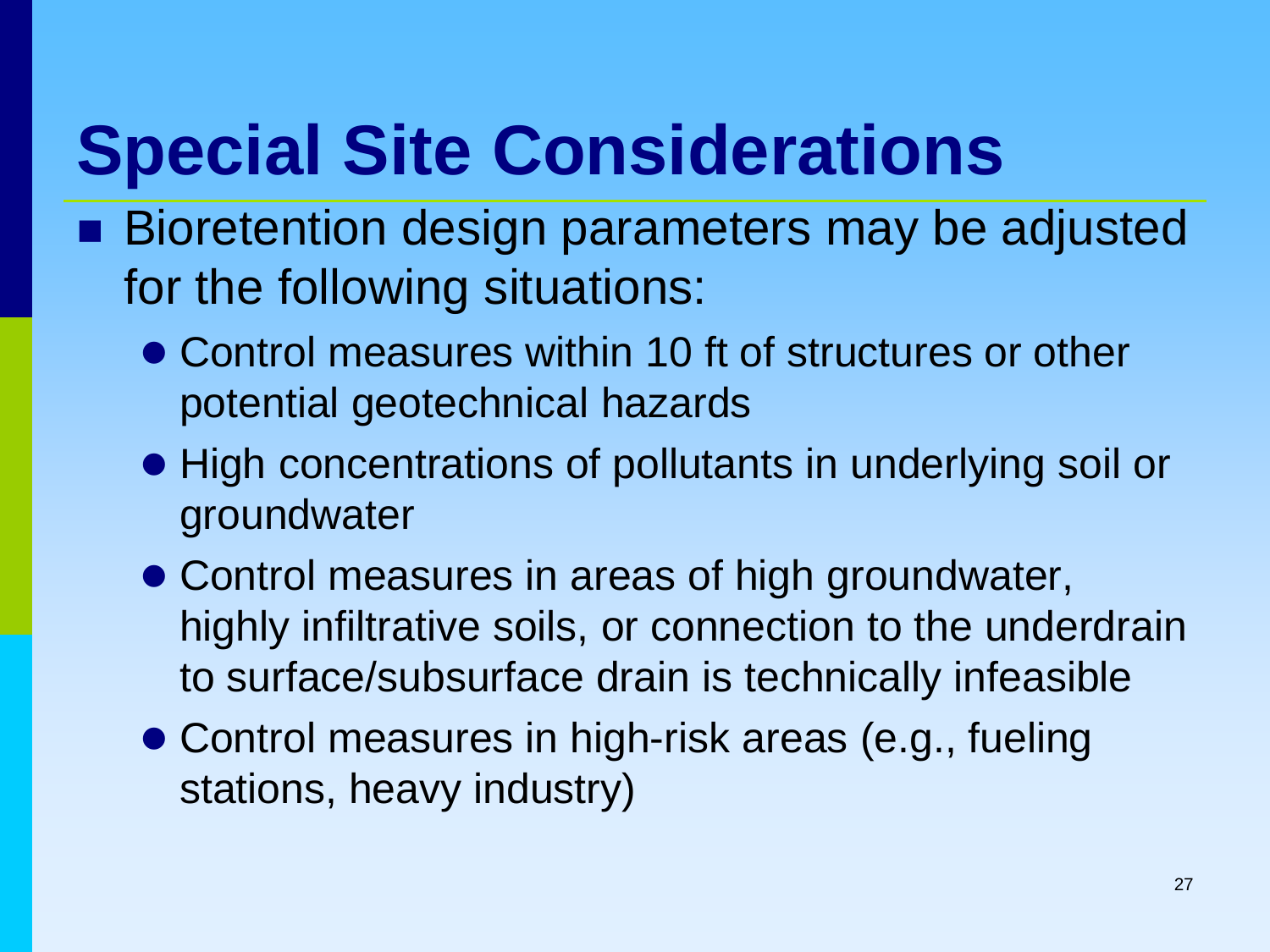# **Exception to Bioretention**

- Use other biotreatment or media filters
	- Projects creating/replacing ≤ 1 ac of impervious area, located in designated pedestrian-oriented commercial district, and at least 85% of project site is covered by permanent structures
	- Facilities receiving runoff solely from existing (preproject) impervious areas
	- Historic sites, structures, or landscapes that cannot alter configuration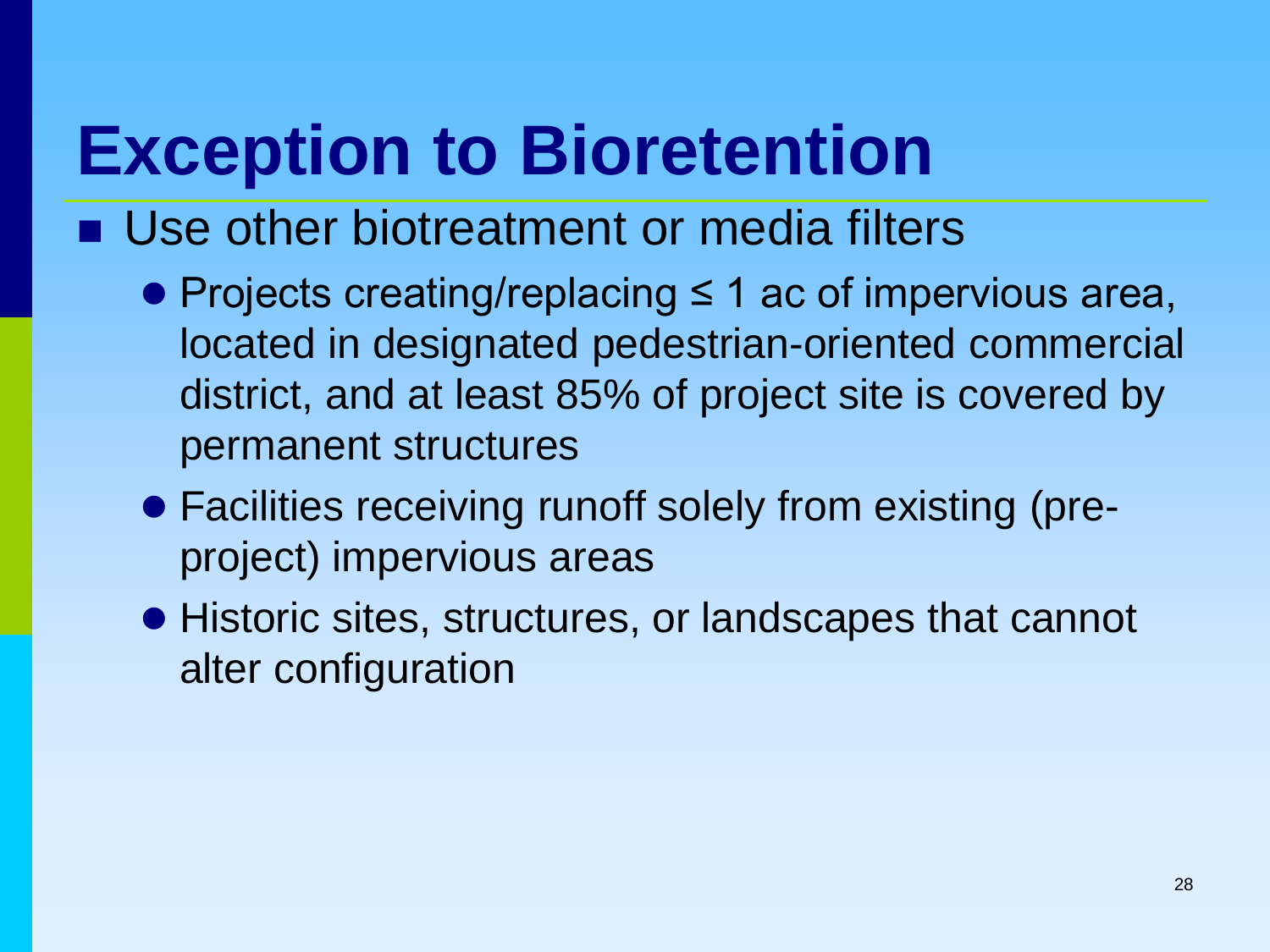# **Implement Hydromodification Management**

- Applies to Regulated Projects that create/replace ≥1 ac of impervious surface
	- Post-project runoff cannot exceed pre-project flow rate for a 2-year, 24-hour storm
- Not applicable for projects that do not increase impervious surface area over the pre-project condition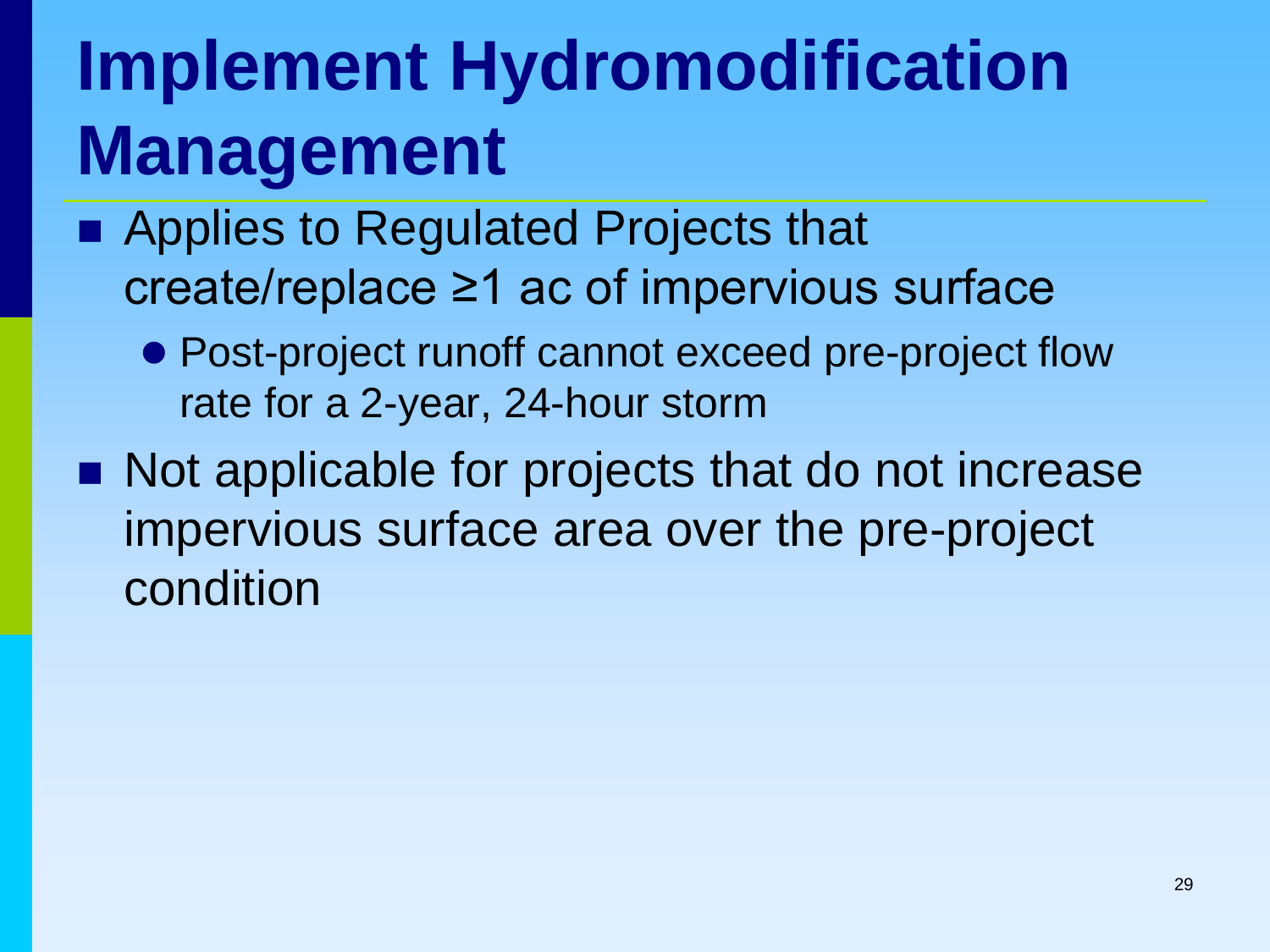### **Develop O&M Plan**

- **Protect against failure of control measure(s)**
- **Provide for long-term maintenance of control** measure(s) – Maintenance Plan
	- Develop maintenance and cleaning schedule
	- $\bullet$  Identify responsible parties for O&M
	- **Identify equipment and resource needs**
- **Implement Maintenance Agreement** 
	- Legally-binding
	- **Assessment**
	- Annual self-certification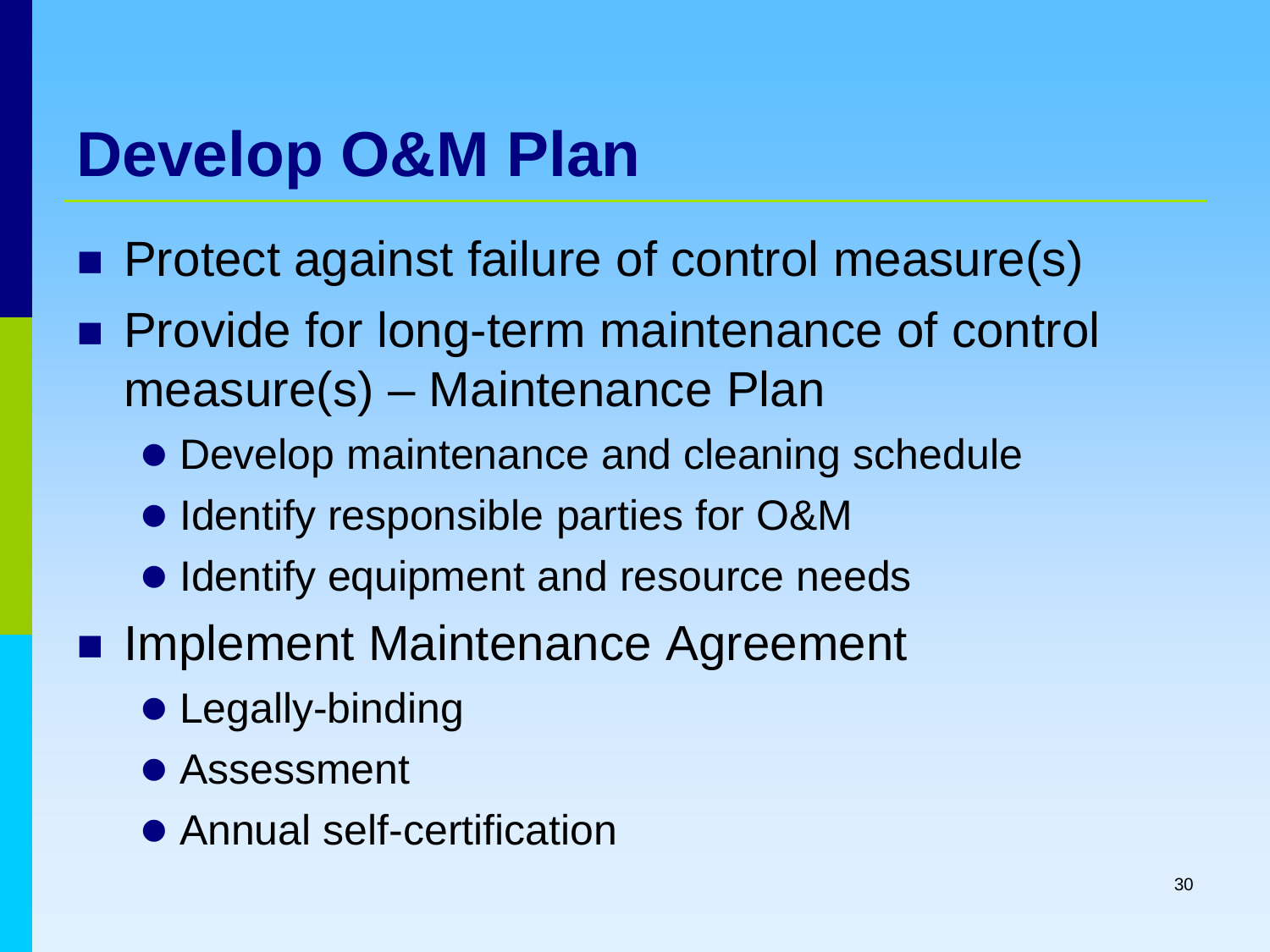# **Project Plan Submittals**

- Manual may include checklists and/or worksheets
- **Partners' submittal and review processes will be** included as appendices in the Manual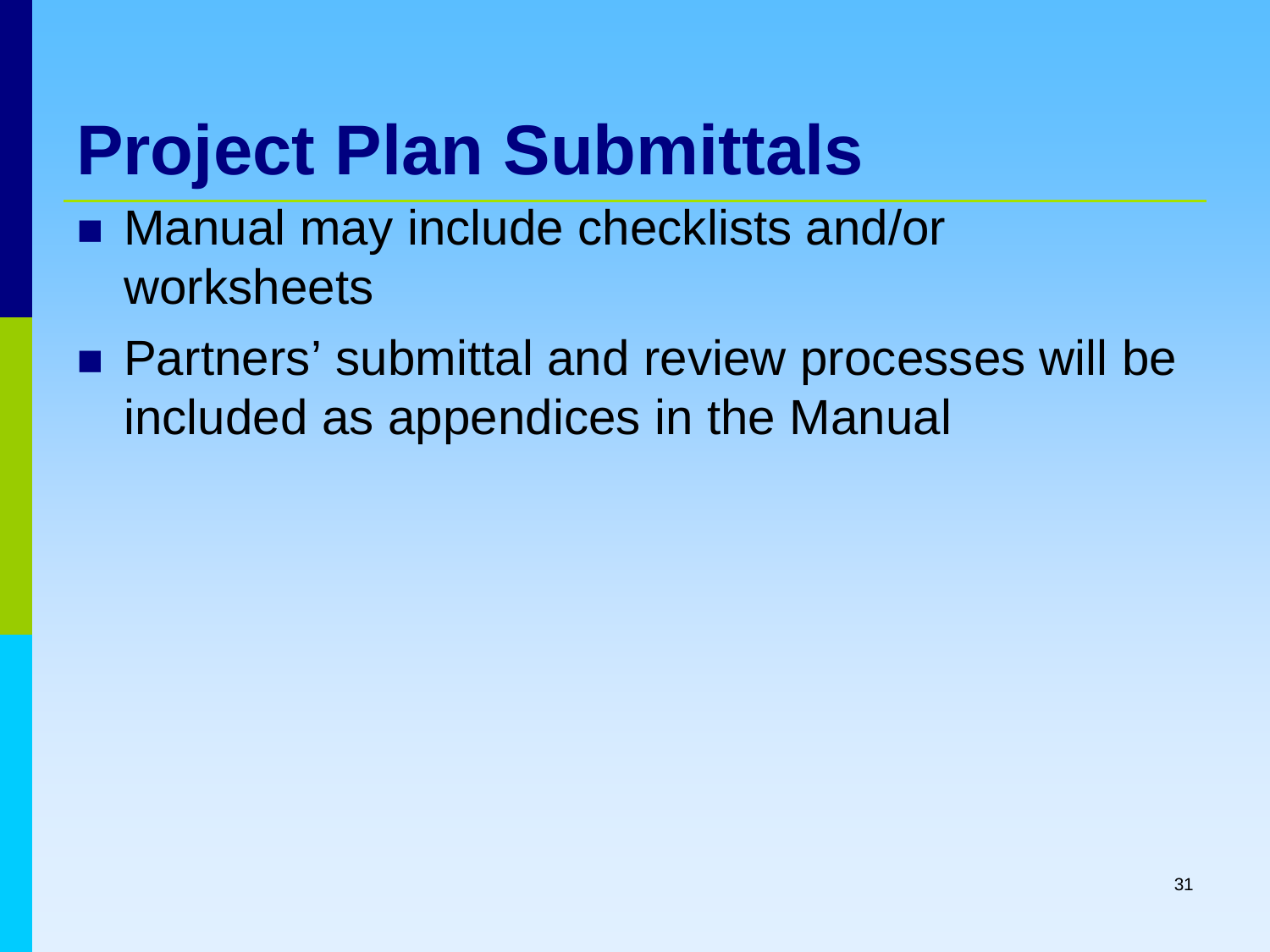# **PROJECT SCHEDULE AND NEXT STEPS**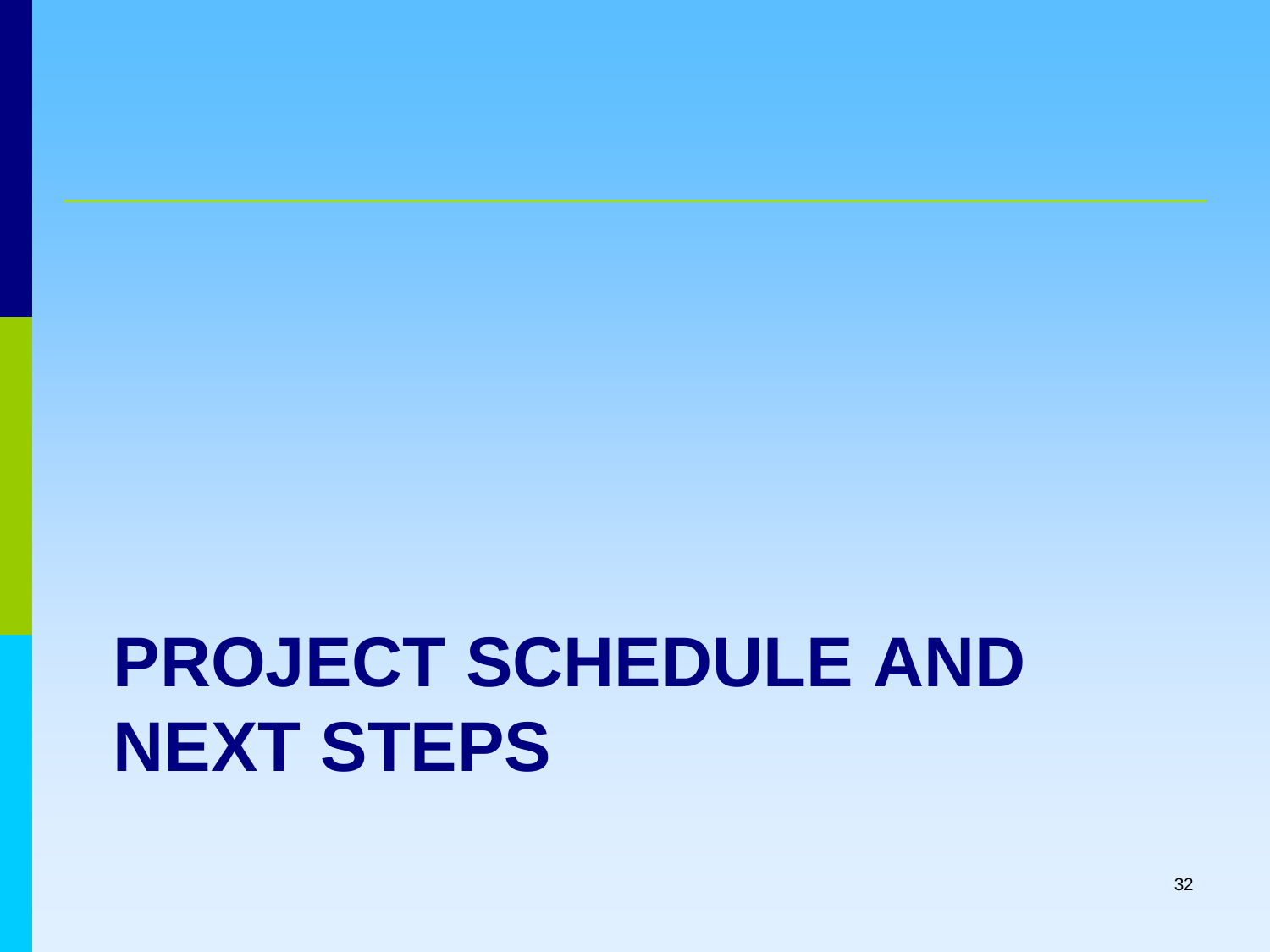# **Project Schedule**

| Task                                        | <b>Target Date</b> |
|---------------------------------------------|--------------------|
| 1 <sup>st</sup> Stakeholder Meetings        | February 26, 2015  |
| <b>Comments on Draft Conceptual Outline</b> | March 10, 2015     |
| <b>Draft Manual to Stakeholders</b>         | Mid-April 2015     |
| 2 <sup>nd</sup> Stakeholder Meetings        | April 23, 2015     |
| <b>Comments on Draft Manual due</b>         | Early May 2015     |
| <b>Revised Draft Manual to Stakeholders</b> | Late May 2015      |
| <b>Comments on Revised Draft Manual due</b> | Early June 2015    |
| <b>Final Manual</b>                         | June 30, 2015      |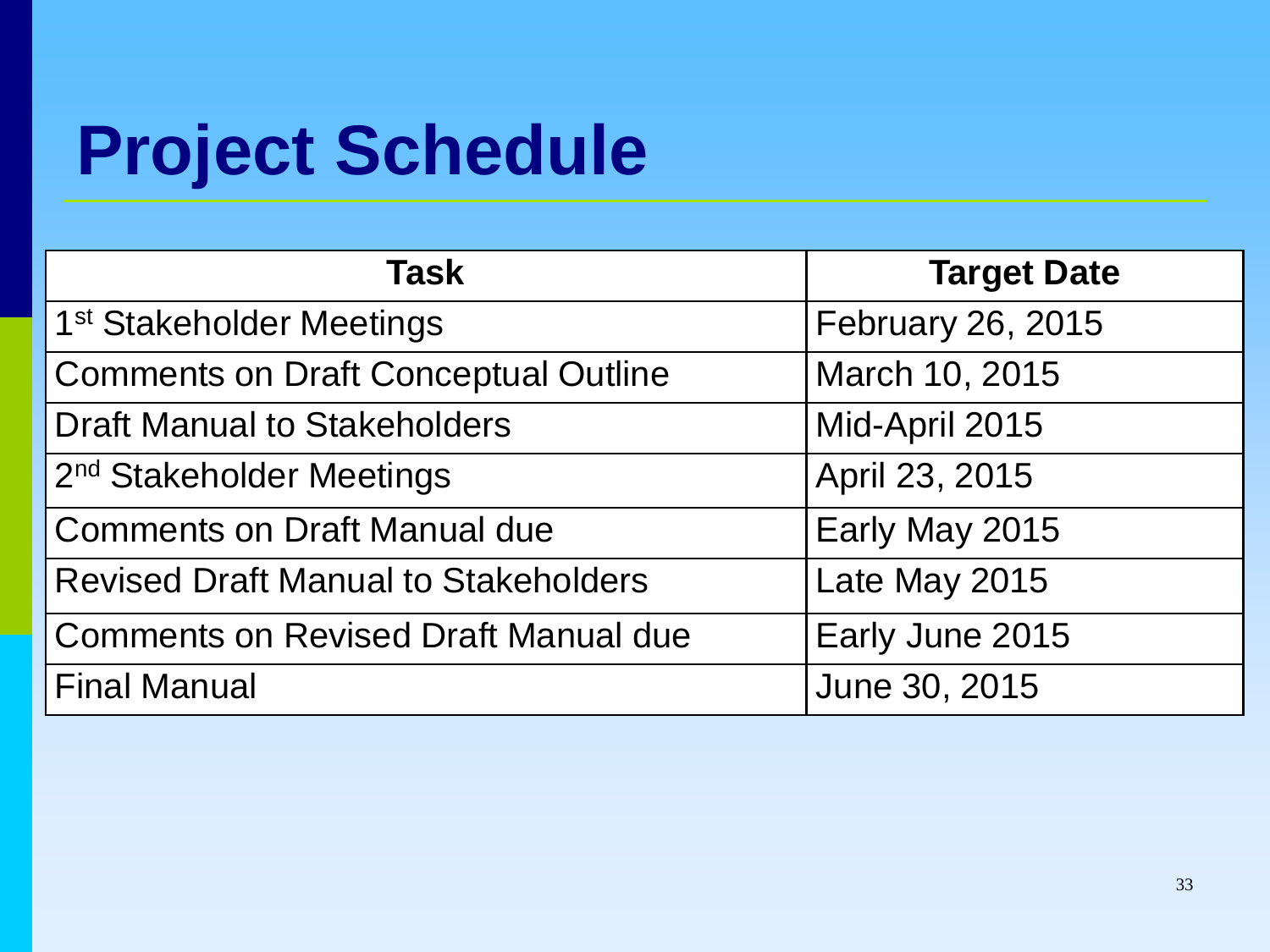# **Your input is important**

- **Nour comments will help identify potential** challenges and alternatives
- There will be a formal response to comments for the Draft and Revised Draft Manuals
- Identifying elements you like and do not like will help the Partners create a Manual that meets the needs of the stakeholders and the Phase II Permit requirements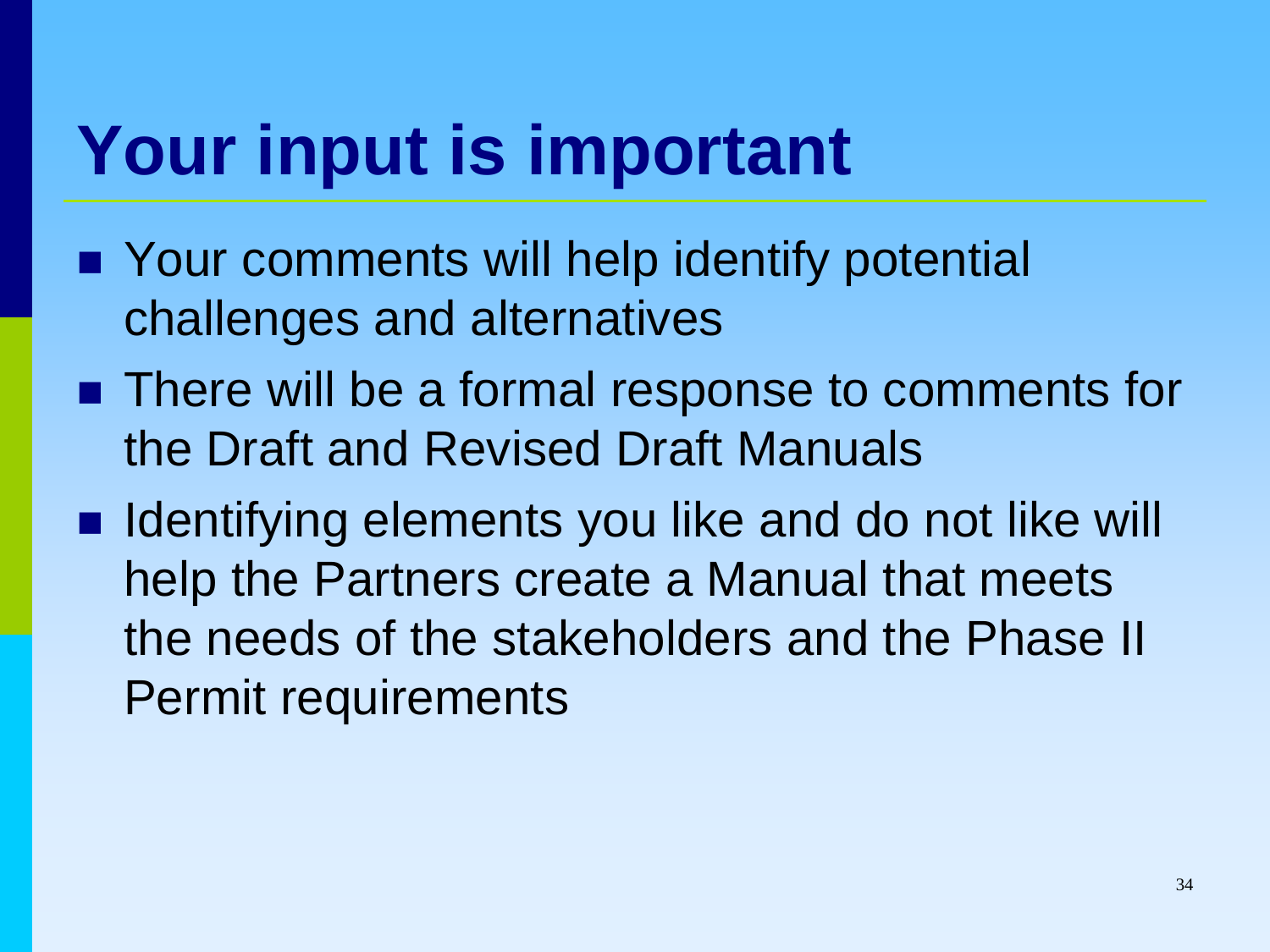### **Stakeholder input is a key to a successful project**

- Send written comments and feedback specific to the Draft Conceptual Outline to Gorman Lau by email (MultiAgencyManual@LWA.com)
- Comments on Draft Conceptual Outline due March 10, 2015
- 2<sup>nd</sup> Stakeholder Meetings to be held April 23, 2015 to present and discuss Draft Manual
	- Stockton (AM)
	- Tracy (PM)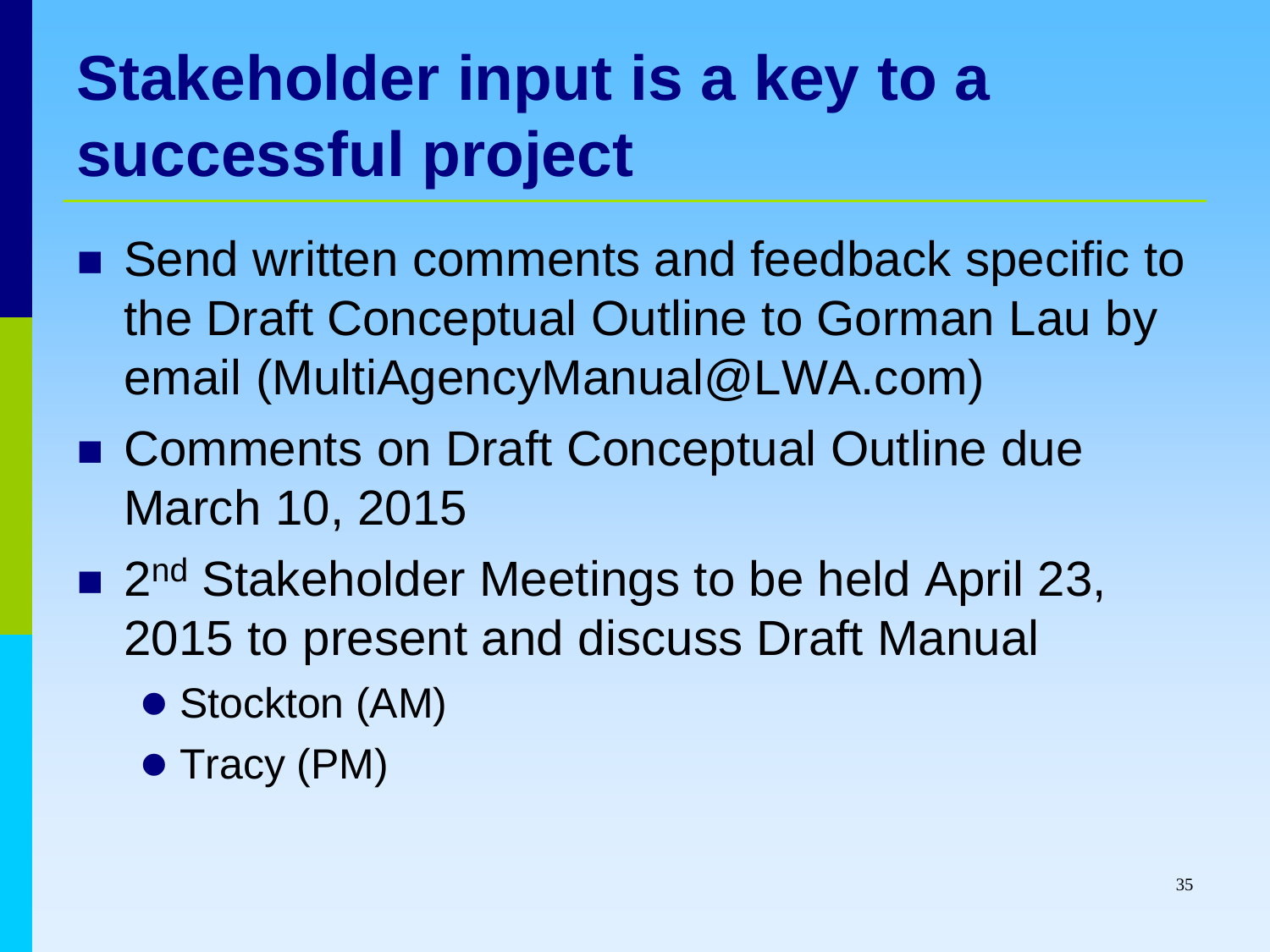# **Future Communications**

- **Information about future stakeholder meetings** and draft Manuals will be sent by email
	- Please make sure we have your current email address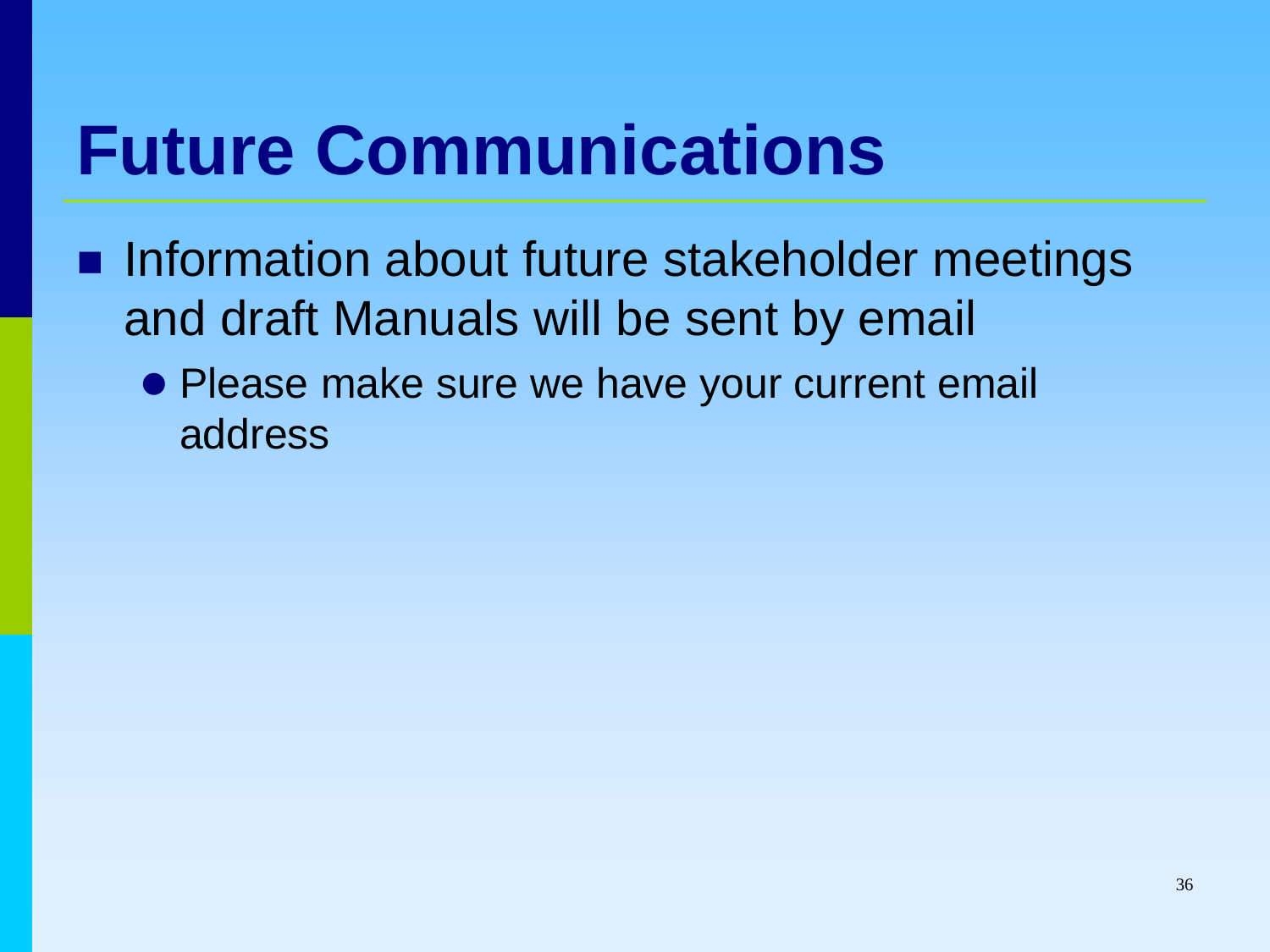# **Where to get more information**

### ■ 2013 Phase II Permit

- www.waterboards.ca.gov/water\_issues/programs/stormwater/ph ase\_ii\_municipal.shtml
- **Partners' websites**